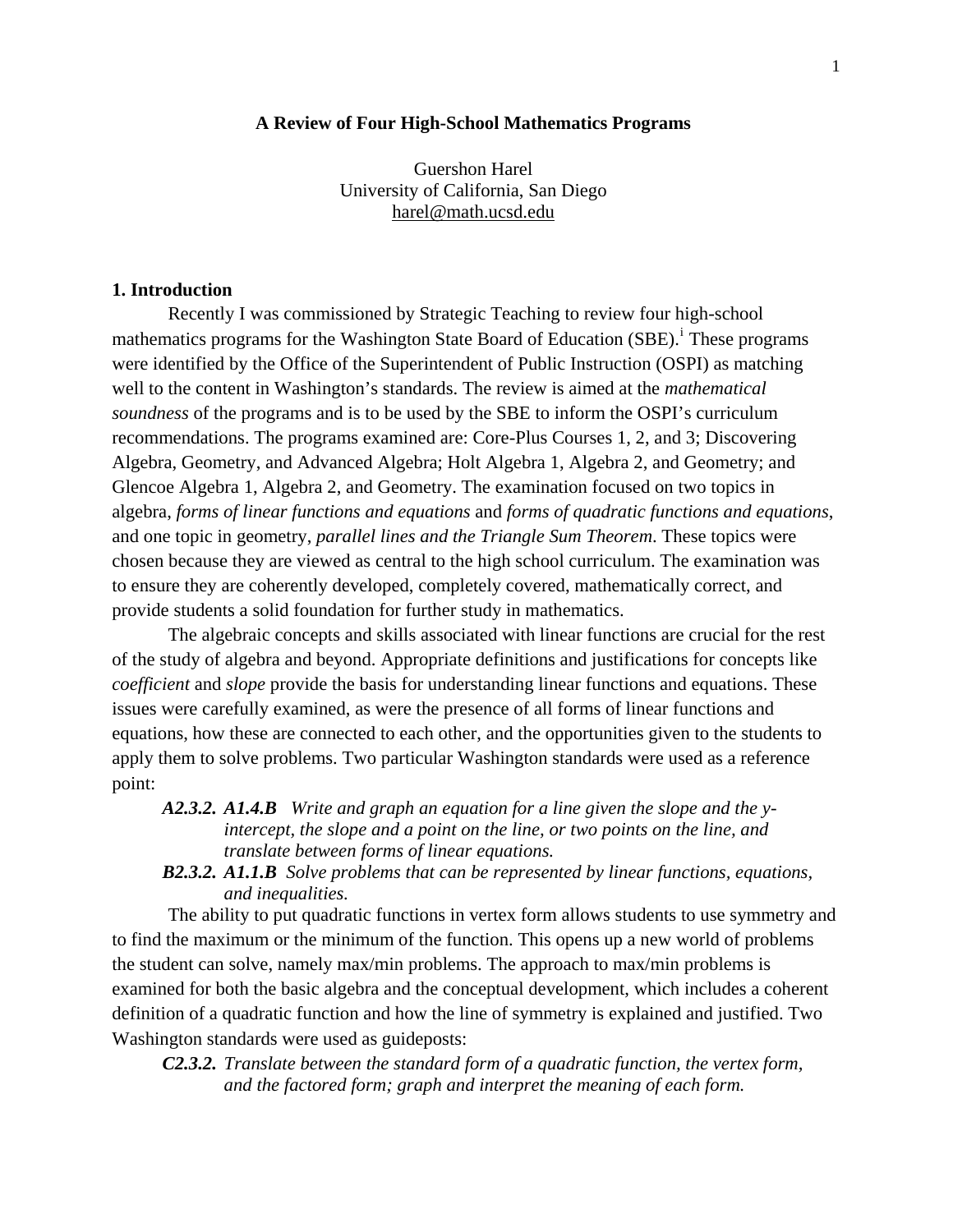# *A1.1.D Solve problems that can be represented by quadratic functions, equations, and inequalities.*

The development and application of the Triangle Sum Theorem (that the sum of the angles of a triangle is 180 degrees) was examined. This includes the postulate and the many concepts and relations that lead up to the proof of the theorem. For example, the theorem depends on a solid understanding of parallel lines, the lines that cross them, and the angles associated with them all. In particular, the examination focused on the coherence and logical progression of the material leading up to the theorem. The Washington standard that guided the evaluation was:

*G.3.A Know, explain, and apply basic postulates and theorems about triangles and the special lines, line segments, and rays associated with a triangle.* 

The task was to examine the *mathematical soundness* of the programs in relation to the aforementioned five standards. Pedagogy, per se, was not considered. I used the following criteria for *mathematical soundness*:

- 1. Mathematical justification
	- *Are central theorems stated and proved?*
	- *Are solution methods to problems, conditions, and relations justified?*
	- *Does the program develop norms for mathematical justification, where students gradually learn that empirical observations do not constitute justifications, though they can be a source for forming conjectures?*
- 2. Symbolism and structure
	- *Does the program emphasize algebraic manipulations and reasoning in general terms?*
	- *Is there an explicit attempt to help students organize what they have learned into a coherent logical structure?*
	- *Does the program attend to crucial elements of deductive reasoning, such as "existence" and "uniqueness," "necessary condition" and "sufficient condition," and the distinction among "definition," "theorem," and "postulate?"*
- 3. Language
	- *Is the language used clear and accurate?*

The issue of structure is particularly critical in the case of geometry. It is perhaps the only place in high-school mathematics where a (relatively) complete and rigorous mathematical structure can be taught. Deductive geometry can be treated in numerous ways and in different levels of rigor. My examination is based on the view that an adequate level of rigor is necessary and possible in high-school. Deciding what constitutes an "adequate level of rigor" is crucial. In dealing with this question, I used *Euclid's Elements* as a framework. In a program consistent with this framework, subtle concepts and axioms, such those related to "betweeness" and "separation," are dealt with intuitively, but the progression from definitions and axioms to theorems and from one theorem to the next is coherent, logical, and exhibits a clear mathematical structure. Furthermore, such a program would sequence its instructional unit so that *neutral*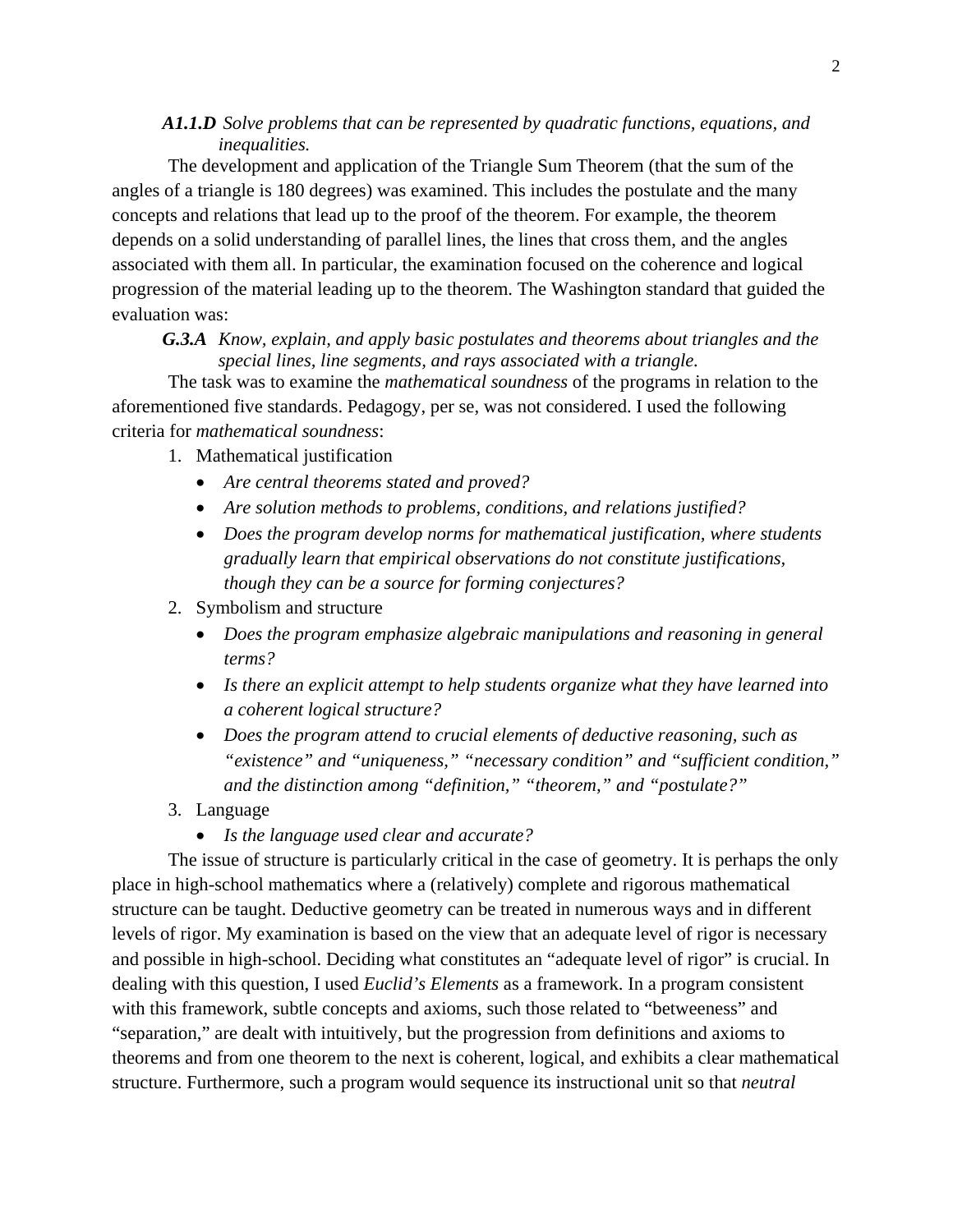*geometry*—a geometry without the Parallel Postulate—precedes *Euclidean geometry*—a geometry with the Parallel Postulate.

My examination of the programs focused mostly on these three issues—mathematical justification, symbolism and structure, and language—but I also attended to two other aspects of the programs: the problems assigned for practice and internalization and the way new concepts are introduced. For this, I used the following two criteria.

- 4. Problems assigned
	- *Does the text include a relatively large number of nontrivial multi-step holistic problems?*
- 5. Introduction of new concepts
	- *Are new concepts intellectually motivated?*

A *holistic problem* refers to a problem where one must figure out from the problem statement the elements needed for its solution—it does not include hints or cues as to what is needed to solve it. A non-holistic problem, on the other hand, is one which is broken down into small parts, each of which attends to one or two isolated elements. Often each of such parts is a one-step problem. The programs were examined as to whether their instructional units include a relatively large number of non-trivial, multi-step holistic problems.

Generally speaking, *intellectual motivation,* or *intellectual need,* refers to problematic situations through which new concepts and ideas emerge in mathematics.<sup>[ii](#page-23-1)</sup> In this review, I focused on whether problems used to introduce a new concept demonstrate the intellectual benefit of the concept at the time of its introduction. For example, some texts introduce the idea of using equations to solve word problems through trivial, one-step addition or multiplication word problems. This approach is contrived, and is unlikely to intellectually motivate this idea since students can easily solve such problems with tools already available to them.<sup>[iii](#page-23-2)</sup>

Some might argue that these two criteria belong to pedagogy, not mathematics, and so they should not be used to assess the *mathematical soundness* of the programs. My view is that the two criteria are both pedagogical and mathematical. Concerning the first criterion, while there definitely is a place in a textbook for non-holistic problems, it is essential that the text includes a relatively large number of holistic, non-trivial problems, because it is the latter kind that students will encounter in college mathematics and beyond, in professional careers where mathematics is used.

Concerning the second criterion, contrived solutions are alien to mathematical practice. New ideas in mathematics are not created to solve trivial, known problems; rather, new ideas in mathematics are created to tackle new, non-trivial problems or to solve old problems more efficiently. Using trivial problems to introduce new ideas would likely leave the student and teacher confused as to why one would apply a more general line of reasoning when a simpler one will do. Once a new idea is created out of a need to solve problems not solvable, or not easily solvable, with current tools, it is advantageous and necessary to examine the applicability of the idea to known problems. When students realize that old problems are part of a larger family of problems—that all are solvable by the same new tool—their understanding of mathematical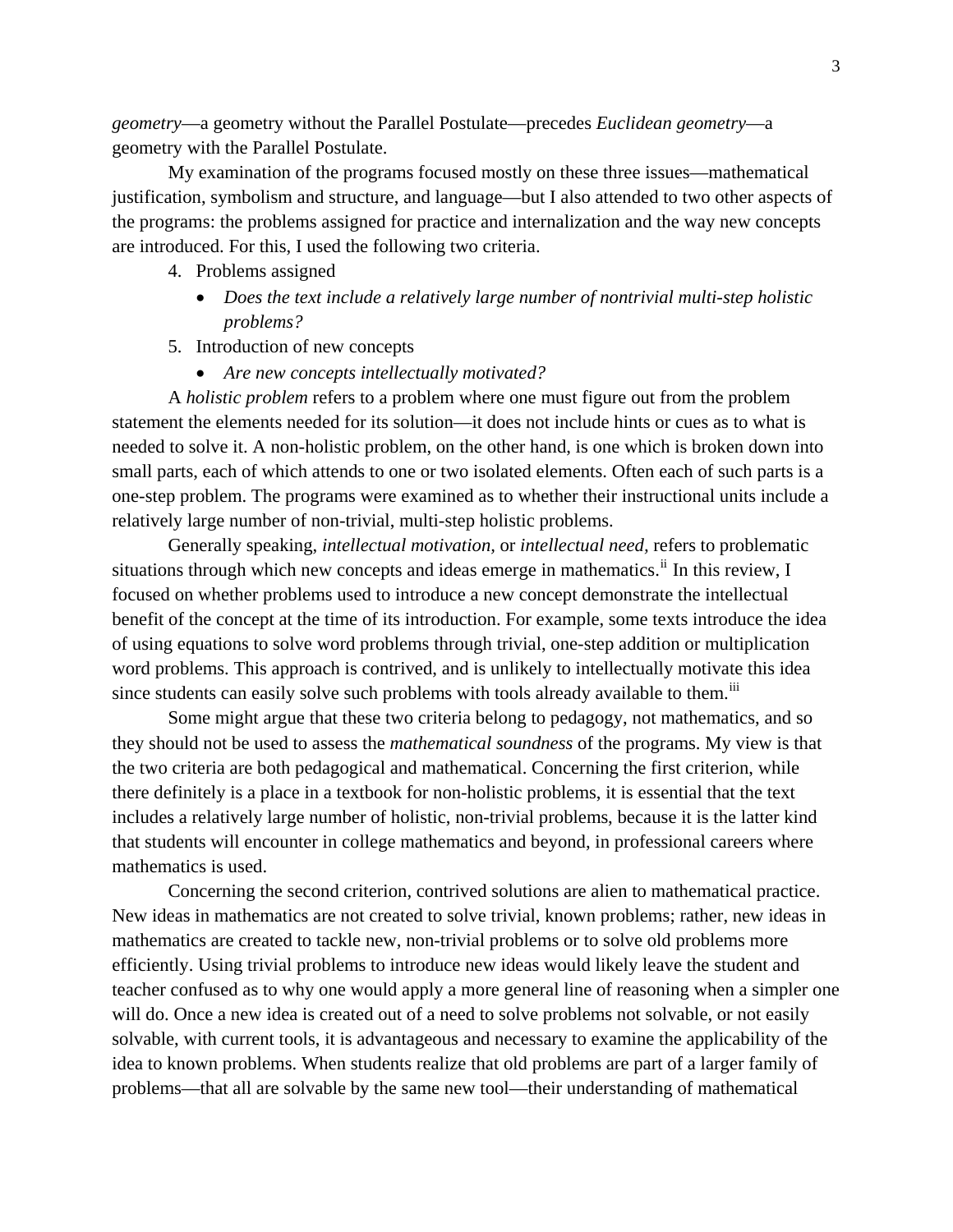structure and mathematical efficiency is advanced. Algebraic representation of word problems and the systematic way of solving equations is an example of such a tool in algebra; and the standard multiplication and division algorithms are an example of such a tool in arithmetic.

My examination, thus, focused on whether each of the above five standards was addressed thoroughly and the *mathematical soundness* of the program in relation to these standards. To make the report self contained, most of the issues discussed in the report are accompanied with direct quotes from the texts. [The quotes appear with a smaller font in order to make them distinguishable from the rest of the narrative.] References to the exact locations in the text are also provided. Both the Student's Edition and the Teacher's Edition served as the source material for the examination; unless it is indicated otherwise, the page numbers refer to the Student's Edition.

The examination of a particular standard focused on units that seemed most relevant to that standard. Occasionally, however, it was necessary to review content outside these core units, specifically when a particular concept in the core unit required an understanding of fundamental concepts from other units. Core units from different programs that are relevant to a particular standard usually differ in the material they cover. For example, some units on linear functions include the concept of absolute value, others do not; some deal with particular applications, others do not. Also, corresponding units differ in the sequencing of their material. For these reasons, the report is not uniform across the four programs with respect to the material covered. The report is, however, uniform in the criteria applied to examine the programs.

The report is organized around five sections. The first four sections correspond to the four programs—Core Plus, Discovering, Glencoe, and Holt—in this alphabetical order. Each section is comprised of four subsections. The first three subsections examine, respectively, the three aforementioned sets of standards: *A1.4.B, A1.1.B* for linear functions; *A2.3.2, A1.1.D* for quadratic functions; and *G.3.A* for geometry. The fourth subsection is a summary of the overall mathematical soundness of the respective program. Each section is completely independent of the rest. The fifth, and last, section discusses the overall conclusions drawn from the examination.

# **1. Core Plus**

Core-Plus' content presentation is unusual in that its instructional units, from the start to the end, are composites of problems. With a few exceptions, the problems are word problems involving "real-life" situations, and typically they consist of a sequence of tasks about such a situation. To review the program, it was necessary to go through all the problems in the core units and their corresponding materials in the Teacher's Edition; in some cases it was also necessary to also examine the distributions of the problems over different aspects of a particular standard.

The decisive majority of the algebra problems are about physical situations or particular functions (where the coefficients are numbers). An adequate number of problems connect the slope and intercept with contextual or geometric meanings. However, problems dealing with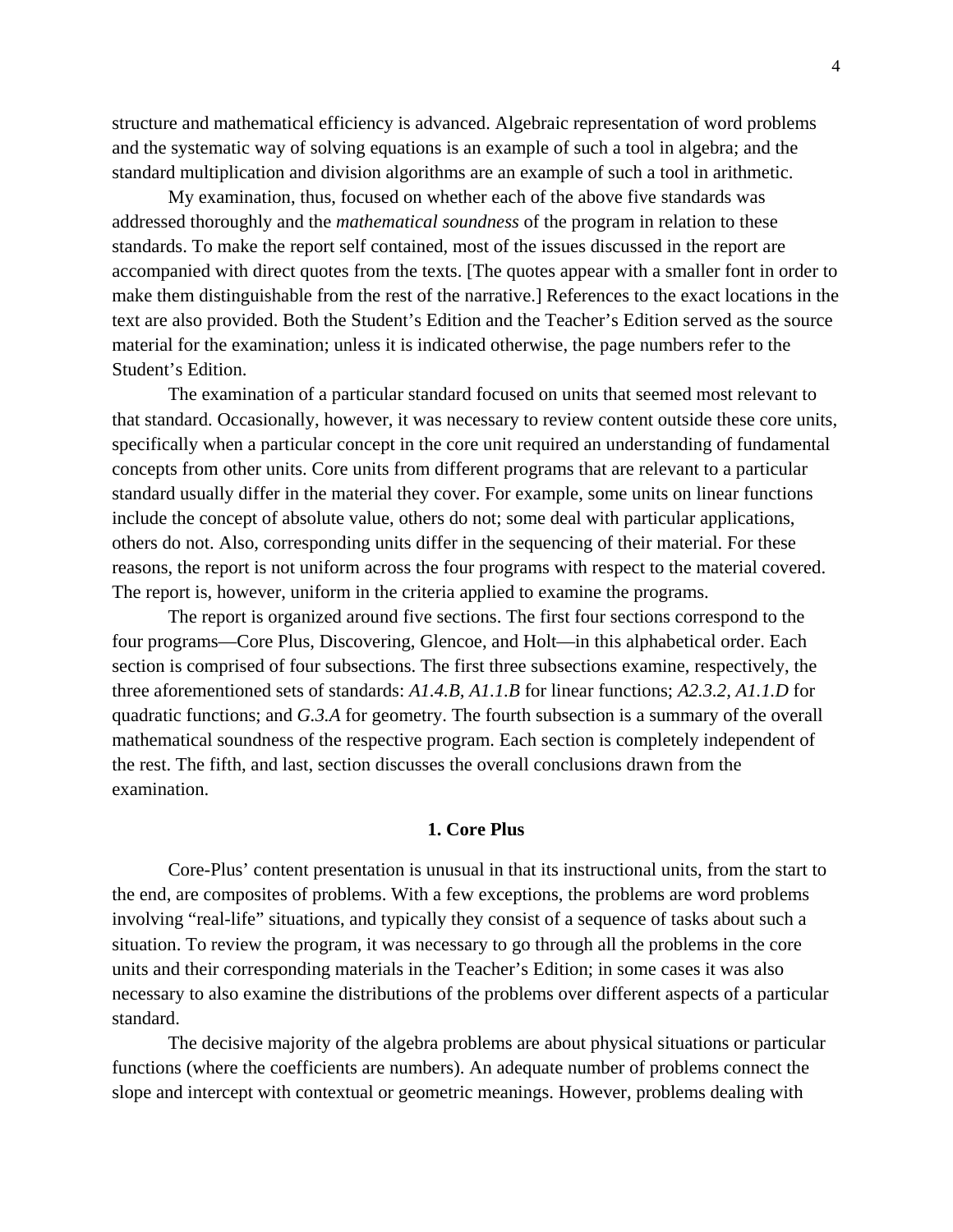general forms of equations and inequalities are rare. The advantage of general algebraic approaches over the other approaches (the use of tables, graphs, and calculators, for example) in logical deduction is not clear. Except for the quadratic formula, fundamental theorems on linear functions and quadratic functions are not justified. This includes the theorems: A line in the plane is represented by a linear equation, and the graph of a linear equation is a line; The graph of  $y = ax^2 + bx + c$  is symmetric; The shape of the graph of  $y = ax^2 + bx + c$  is determined by the coefficients,  $a$ ,  $b$ , and  $c$ . The latter theorem is used without proof to solve quadratic inequalities. The theorem that any quadratic function with roots can be expressed in factored form is neither stated nor proved. The translation from the standard form to the factored form is done in special cases, mostly where the roots are integers. The distribution of the algebra problems across different elements of the standard about translating among different forms of the linear function is not uniform; some elements receive more attention than others.

Like in the algebra texts, the geometry text does not lead to a clear logical structure of the material taught, and there is no clear development of a demarcation line between empirical reasoning and deductive reasoning. Furthermore, while some problems are essential to the development of a geometric structure, others are not. However, all the problems in the text seem to be of equal status. For a teacher to help students discern the essential mathematical progression, he or she must identify all the critical problems—many of which appear in the homework sections—and know in advance what the intended structure is. Missing one or two of these problems would result in an incomplete or deficient structure.

Important theorems in geometry are not justified. Moreover, with the way the material is sequenced, some of these theorems cannot be justified. Also, due to the program's choice of starting with parallel lines rather than congruence, there is loss of an opportunity to convey a critical mathematical lesson about the role of postulates in the development of mathematical structures—that a whole constellation of theorems can be proved without the use of the parallel postulates. This lesson—a landmark in the historical development of mathematics—can and should be within the grasp of high-school students.

The mathematical language used throughout the program is accurate and concepts and ideas usually emerge from non-contrived problems. However, holistic problems, where one needs to figure out from the problem statement what elements are needed to solve the problem, are rare both in algebra and geometry. The program excels in providing ample experience in solving application problems and in ensuring that students understand the meanings of the different parts of the modeling functions. The program also excels in its mission to contextualize the mathematics taught. However, it falls short on conveying the abstract nature of mathematics and the holistic nature of the mathematical problems students are likely to encounter in the future.

#### **2. Discovering**

#### **4.1 Algebra: linear functions, equations, and inequalities**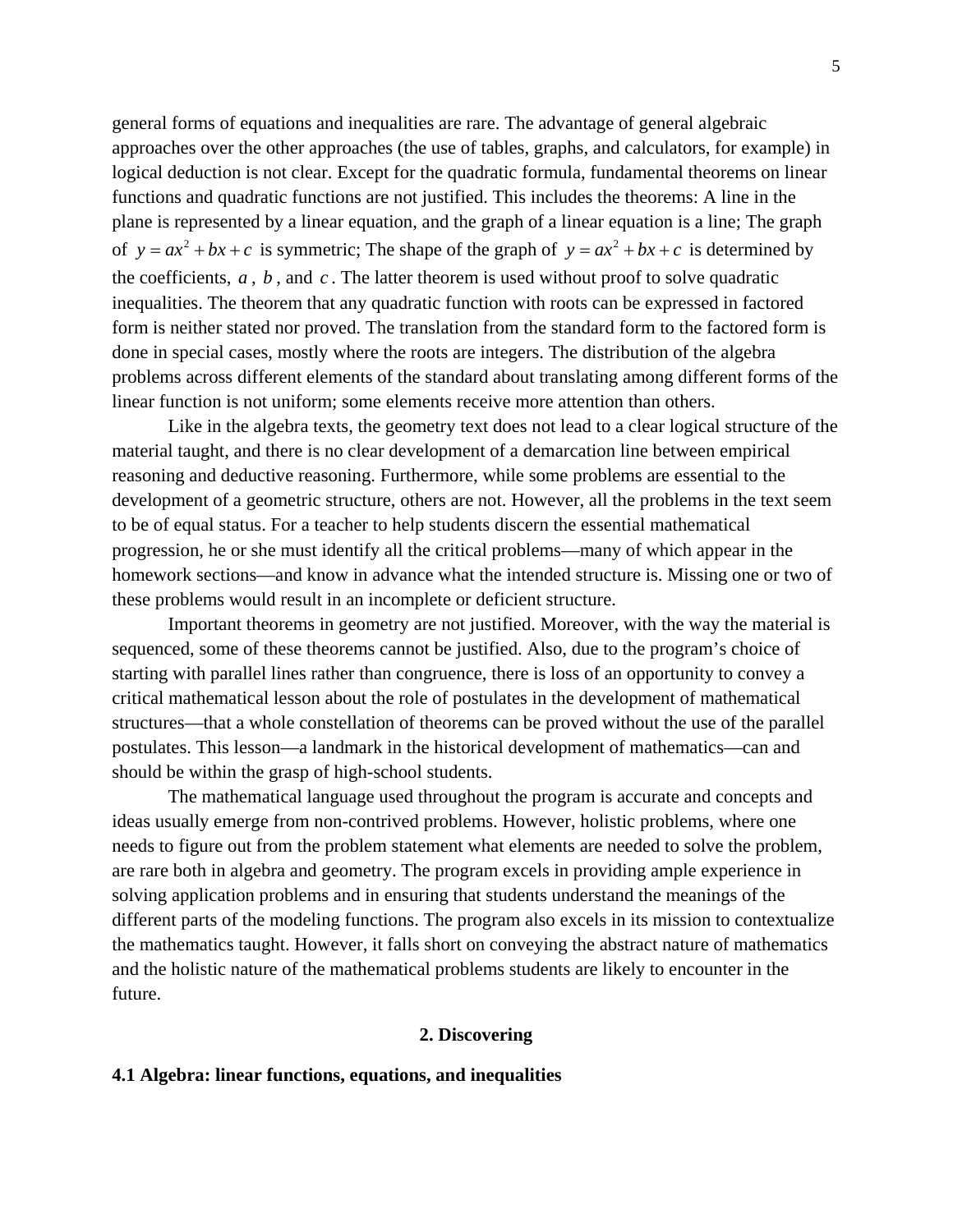- *A1.4.B Write and graph an equation for a line given the slope and the y-intercept, the slope and a point on the line, or two points on the line, and translate between forms of linear equations.*
- *A1.1.B Solve problems that can be represented by linear functions, equations, and inequalities.* The Discovering Algebra book devotes two chapters to linear equations (Chapters 3 and

4), a total of 115 pages. There are numerous examples and activities throughout the chapters. Almost 60 pages into these chapters and the slope formula—the mathematical meaning of the coefficient *b* in  $y = a + bx$  —is yet to be presented. When the formula is eventually presented in Section 4.3, it is not justified. The text presents the slope formula (p. 218) but no mathematical justification is given as to why for any two points on a line with coordinates  $(x_1, y_1)$  and  $(x_2, y_2)$ 

the ratio  $\frac{y_2 - y_1}{x_2 - x_1}$ 2  $\lambda_1$  $y_2 - y$  $x_2 - x$  $\frac{-y_1}{-x_1}$  is fixed and is equal *b*. Sixteen pages later, the Point-Slope Form,  $y = y_1 + b(x - x_1)$ , is presented (p. 235). But this form, which could have been derived easily from  $\frac{y - y_1}{y}$  $x - x$  $\frac{-y_1}{y_2} = b$ , is generalized from a particular case (pp. 234-5) but is not justified.  $\frac{y_1}{-x_1} = b$ , is gen

In these 115 pages, the text does not justify two fundamental theorems on linear functions: that a line in the plane is represented by a linear equation, and that the graph of a linear equation is a line. In different places and in different contexts these theorems are demonstrated empirically.

There are numerous problems and activities on linear function, equations, and inequalities (the latter is in Chapter 5). A common approach throughout the text is to present the problems and material through small steps in the form of sequences of tasks, what I labeled in the introduction as *non-holistic* problems. This presentation is not mathematical in two respects. First, it makes it difficult to discern the underlying ideas of the content taught. The multitudes of activities and prescribed steps mask the big ideas underlying linear functions, equations, and inequality. The difficulties in discerning a structure is on two levels: local, within a particular lesson, and global, across an instructional unit. Second, consistently the text generalizes from empirical observations without attention to mathematical structure and justifications. This empirical-without-proof approach is not unique to the unit on linear function; rather, it is prevalent throughout all the units that have been examined. I have already mentioned this approach in dealing with the theorems about a line in the plane and its equation. The following is another example, and more examples will be given as the report unfolds.

The "Investigation" on Page 159 presents three figures of composite equilateral triangles made from toothpicks. Students are asked to continue building this pattern of figures out of actual toothpicks and determine the perimeter of each figure. In essence, the solution provided by the text amounts to generating a list of perimeters and recognizing from this list alone the rule for finding the perimeter. In doing so, one is freed from the need to recognize the underlying mathematical structure of the rule—that, for example, a reason the perimeter of a given figure (the  $n<sup>th</sup>$  term in the sequence) is one toothpick greater than the perimeter of its predecessor (the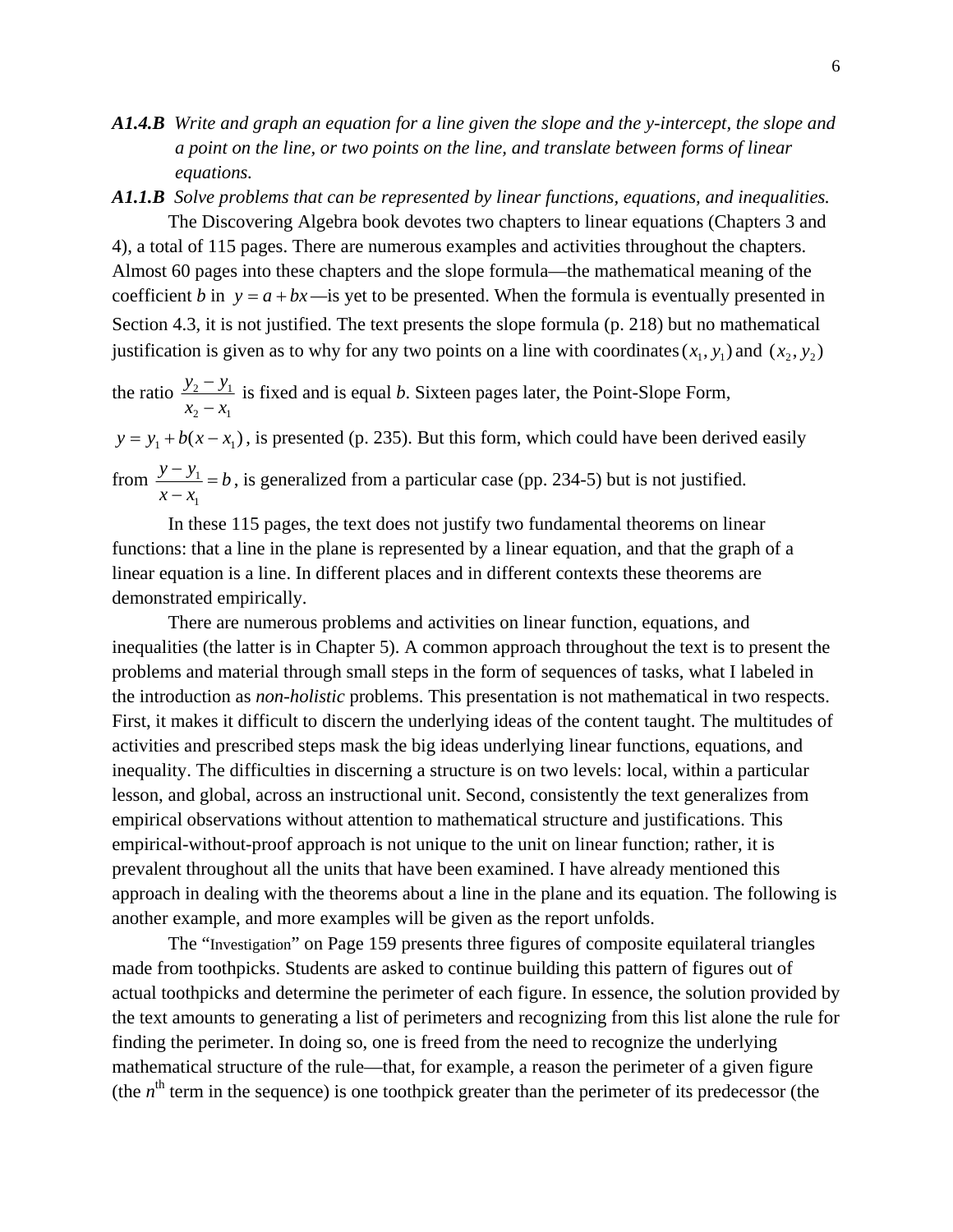$(n-1)$ <sup>th</sup> term in the sequence) is that the *n*<sup>th</sup> figure is constructed by adding 2 toothpicks to the  $(n-1)$ <sup>th</sup> figure but only one of these two toothpicks is a side of the new figure. This mathematical reasoning is lost when the focus is on the outcome values of the perimeters rather on understanding the structure of the pattern. This approach is reinforced in Problem 2 (p. 161).

Many of the activities require the use of calculator. Some of these activities are good; others are not. Here are some examples: The text starts the chapter on linear equations with recursive sequences. The first example to illustrate the definition of *recursive sequence* is about a 25-story building. It includes a table with two rows—the first row gives floor number and the second the height (in ft) of that floor, with some of the values in the table missing (p. 158). The task is to find each of these missing values. The solution provided in the text uses calculator:

Press -4 (ENTER) to start your number sequence. Press +13 (ENTER). ... How high up is the  $10^{th}$  floor? Count the number of times you press ENTER until you reach 10. Which floor is at a height of 217 ft? Keep counting until you see that value on your calculator screen.

The use of calculator in this case would likely free the student from the need to infer logically that any  $n<sup>th</sup>$  term in the sequence can be determined from the first term and the recursion rule, and that given any term in the sequence, one can logically infer its location in the sequence by knowing the first value of the sequence. Section 3.2, on the other hand, makes good use of calculator. It nicely demonstrates in calculator language the symbolic representation of the relationship between two neighboring items in a recursive sequence: "To use the rules to get the next term[s] in the [two] sequence[s], press {Ans(1)+1, Ans(2)+13}" (p. 165). This is a precursor to the linear relation:  $a_n = a_{n-1} + d$ . The authors plot on the calculator screen position versus value of terms in the sequence, and draw the students' attention to critical geometric features of the graph: "The points appear to be in a line" and later "… to get the next point on the graph from any given point, move right 1 unit on the *x*-axis and up 13 units on the *y*-axis."

Although the text makes repeated use of the calculator "recursive routine" (e.g.,  $Ans(1)+1$ , Ans(2)+13, etc.), it does not connect this routine to its mathematical form:  $a_n = a_{n-1} + d$ , at least not in these chapters, and the relation between the "recursive routine" and the equation,  $y = a + bx$ , which is treated in Section 3.4, is vague at best.

#### **2.2 Forms of Quadratic Functions**

- *A2.3.A Translate between the standard form of a quadratic function, the vertex form, and the factored form; graph and interpret the meaning of each form.*
- *A2.1.C Solve problems that can be represented by quadratic functions, equations, and inequalities*.

Quadratic function is dealt with in two different books: Algebra (Lessons 9.1-9.7) and Advanced Algebra (Lessons 7.1-7.4). In both books crucial mathematical theorems appear without justification. Since the treatments are similar, I will focus on the Advanced Algebra book, since it is where a more rigorous approach is expected.

Important ideas about quadratic function are generalized from empirical observations and remain without proof; the following are examples:

**Example 1:** On Page 371, the text states:

You now know three different forms of a quadratic function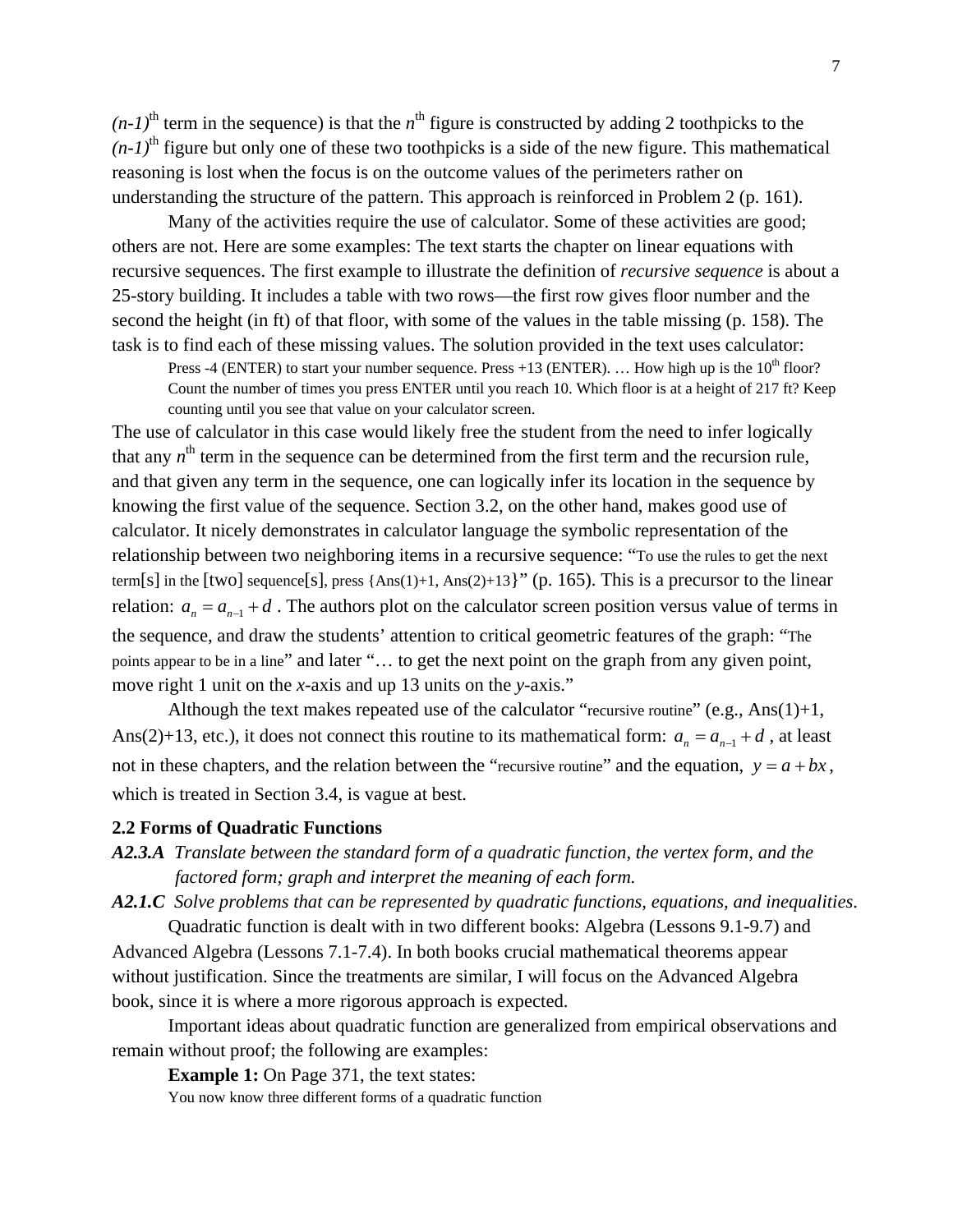General  $y = ax^2 + bx + c$ Vertex form  $y = a(x - h)^2 + k$ Factored form  $y = a(x - r_1)(x - r_2)$ 

Equivalency among these three forms is demonstrated empirically but it is not justified mathematically.

**Example 2:** The text asserts the  $(h, k)$  (in the vertex form) is the vertex of the parabola: This form,  $y = a(x - h)^2 + k$ , is called the **vertex form** of a quadratic function because it identifies the vertex,  $(h, k)$  ... (p. 368)

This assertion is not justified.

**Example 3:** In an earlier section (Lesson 4.4, p. 194) the text states:

Parabolas always have a line of symmetry that passes through the vertex\_\_\_\_\_\_\_\_. This statement is not proved. Nor does the text prove the fact that the line  $x = h$  is a line of symmetry of  $y = a(x-h)^2 + k$ . Even a simpler assertion (on the same page) that the line of symmetry of  $y = x^2$  is the line  $x = 0$  is not proved. This is surprising since the text devotes a lot of space to transformations of graphs. A proof of this simple assertion together with the translation of a function is all what is needed to establish the line of symmetry for quadratic functions.

**Example 4:** The text asserts (p. 378):

If you know the x-intercept of a parabola, then you can write the quadratic function in factored form,

 $y = a(x - r_1)(x - r_2)$ .

This assertion is not justified. The text devotes a lesson (Lesson 7.8) to division of polynomials, which is a natural place to prove this assertion. However—surprisingly and disappointedly—the text does not revisit this important assertion to prove it.

**Example 5:** The text uses the equivalency between the general form and the vertex form, which has not been established, to derive the Quadratic Formula )p. 386). On the other hand, this formula is derived correctly in the Algebra book (pp. 531-2), with the omission of the condition,  $a \neq 0$ , in Step 3.

In addition to these five inadequacies in dealing with quadratic functions, the text does not address explicitly some mathematically important properties of the parabola. Specifically, the vertex form provides critical information about the relationship between the sign of *a* (the coefficient of  $x^2$ ) and the form of the parabola, as well as the location of the extreme value (max or min). These derivations are absent from the text.

Quadratic inequalities are not treated in the text.

I will conclude with an additional example to further demonstrate how this program promotes empirical reasoning rather than deductive reasoning: The first example on Quadratics (p. 361) is the following problem:

Find a polynomial function that models the relationship between the number of sides and the number of diagonals of a polygon. Use the function to find the number of diagonals of a dodecagon (a 12-sided polygon).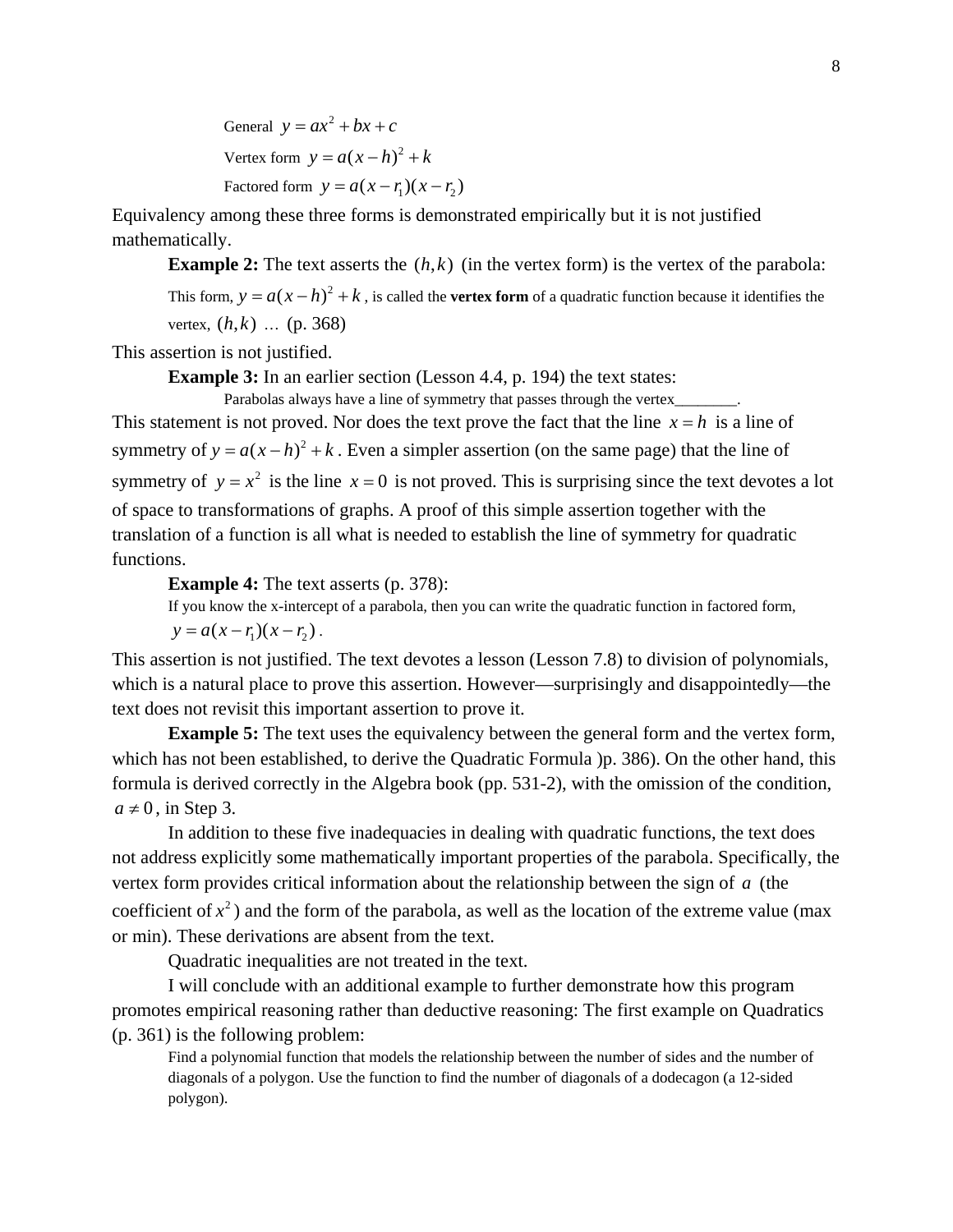The solution provided sketches polygons with an increasing number of sides: a triangle, quadrilateral, pentagon, and hexagon. A list is then made that depicts the number of sides and the corresponding number of diagonals in each polygon. These values are obtained by simple counting. Following this, the authors take the second differences in the sequence of the number of diagonals, which turned out to be constant. From this, the text asserts without proof that if the second differences of a pattern are constant, the pattern is quadratic, and so the pattern observed must be of the form:  $y = ax^2 + bx + c$  (*x* is the number of sides and *y* is the number of diagonals). Following this, the text determines the coefficients  $a, b, c$  by solving a linear system of three equations with three unknowns and find the function sought to be:  $y = 0.5x^2 - 1.5x$ .

As we have seen in the previous section, here too students learn to approach problems empirically. The pattern observed with a limited number of cases is assumed to continue for all cases. Furthermore, a theorem about the relation between the second differences of a pattern and the form of the pattern is only illustrated empirically. Of course there is a place for this beautiful problem, but the approach should be deductive. It is all right to approach a problem empirically, but it is incumbent on the text to push for justifications. This example demonstrates how the text promotes empirical reasoning even in a place where a proof is *readily* available and is within the grasp for high-school students. Here is such a proof: In a polygon with *x* vertices, if we draw all the possible diagonals emanating from each vertex, we get  $x(x-3)$  diagonals. Note, however, in this way each diagonal is counted twice; hence, the number of the diagonals in a polygon with *x* vertices is:  $x(x-3)/2 = 0.5x^2 - 1.5x$ .

### **2.3 Geometry**

*G.3.A Know, explain, and apply basic postulates and theorems about triangles and the special lines, line segments, and rays associated with a triangle*.

Judging the Discovering geometry text from the viewpoint I indicated in the introduction to this report, I found this program mathematically inadequate: The text is about empirical observations of geometric facts; it has little or nothing to do with deductive geometry.

As was mentioned, the Triangle Sum Theorem (The sum of the angles for a triangle is 180 degrees) was selected to examine Standard *G.3.A*. This theorem, which the text calls "Triangle Sum Conjecture," is presented on Page 201. Since most of the assertions in the text appear as conjectures—some are "proved," and some are not—it is impossible to judge the soundness of the proof provided. In particular, there is no clear logical development in the text from which I could judge whether the proof of the "Triangle Sum Conjecture" (p. 202) is complete:

On Page 201, an auxiliary line  $\overrightarrow{EC}$  parallel to  $\overrightarrow{AB}$  (in triangle *ABC*) is constructed. Two line is needed for the claim that the alternate angles are equal ( $m\angle 1 = m\angle 4$  and  $m\angle 3 = m\angle 5$ , p. fundamental ideas about the constructability and uniqueness of such a line are not addressed in the proof. The constructability requires the Exterior Angle Theorem ("An exterior angle of a triangle is greater than either remote interior angle of the triangle."), which is independent of the Parallel Postulate. I was unable to find this theorem in the book. The uniqueness of the parallel 202). In the text, however, these equalities are derived from the Alternate Interior Angles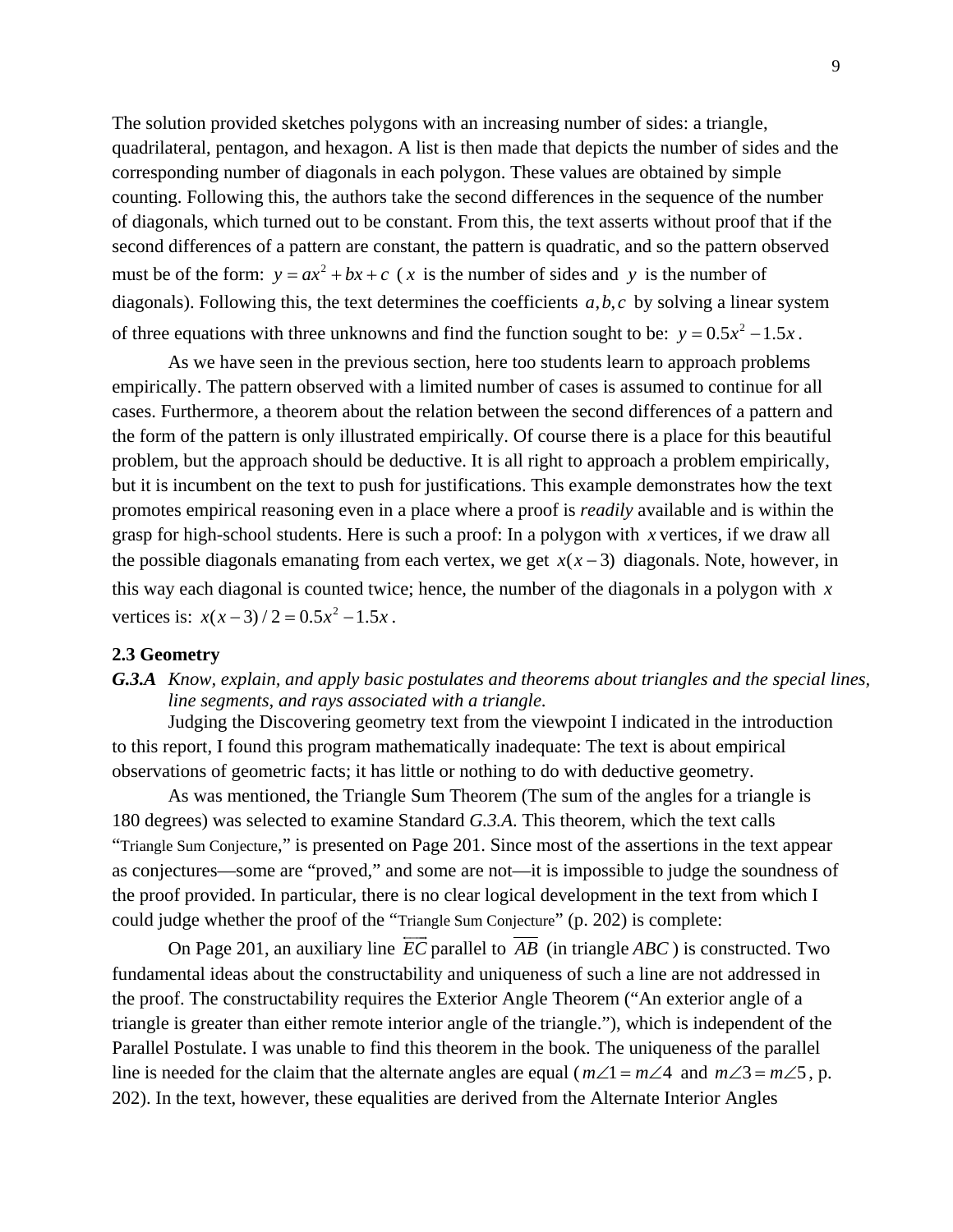Conjecture. But is this conjecture a postulate or a theorem? Just because it was not proved in the text, it does not mean it is a postulate; numerous other conjectures are stated without proof.

For the sake of completeness, I should mention that later, on Page 218, there appears the Triangle Exterior Angle Conjecture: The measure of an exterior angle of a triangle \_\_\_\_\_. The blank is to be filled with the statement "is equal to the sum of the measures of the remote interior angles." (Teacher's Edition, p. 218). While one can infer the Exterior Angle Theorem from the Triangle Exterior Angle Conjecture, structurally, the former is independent of the latter: the Exterior Angle Theorem is independent of the Parallel Postulate, whereas the Triangle Exterior Angle Conjecture requires it.

All assertions appear in the form of conjectures; a few are called properties (e.g., the "Parallel Slope Property" and the "Perpendicular Slope Property" on Page 167). Most of these conjectures are not proved. It is difficult, if not impossible, to systematically differentiate which of the conjectures are postulates and which are theorems. It is difficult to learn from this text what a mathematical definition is or to distinguish between a necessary condition and sufficient condition. Thus, for example, the assignment on Page 64 to "write a good definition" of different terms and the classification of quadrilaterals on Page 83 are intuitive at best.

The last chapter (Chapter 13) is labeled "Geometry as a Mathematical System." After almost 700 pages of mostly empirical geometry, the book attempts to introduce a mathematical system. Unfortunately, the development of the material in this chapter is too brief to do so. Assertions in this chapter rely on assertions in the previous 12 chapters, which, as was claimed earlier, are not developed within a logical structure.

The Corresponding Angles Postulate in this chapter (p. 697) is a theorem, not a postulate: The first part of the "Postulate" ("If two parallel lines are cut by a transversal, then the corresponding angles are congruent.") is a theorem based on the Parallel Postulate (p. 696), the Angle Duplication Postulate (p. 696), and the Exterior Angle Theorem. The converse of the "Postulate" ("If two coplanar lines are cut by a transversal forming congruent corresponding angles, then the lines are parallel.") is based on the Vertical Angle Theorem and the Exterior Angle Theorem.

### **2.4 Summary**

The text does not justify fundamental theorems on linear and quadratic functions. In different places and in different contexts these theorems are demonstrated empirically. A common approach throughout the text is to present the problems and material through *nonholistic* problems, which mask the big ideas intended for students to learn. Consistently the text generalizes from empirical observations without attention to mathematical structure and justifications. There is nothing wrong with beginning with particular cases to understand something and make a conjecture about it. In many cases it is advantageous to do so and sometimes even necessary. However, students need to learn the difference between a conjecture generated from particular cases and an assertion that has been proved deductively. Unfortunately, the demarcation line between empirical reasoning and deductive reasoning is very vague in this program.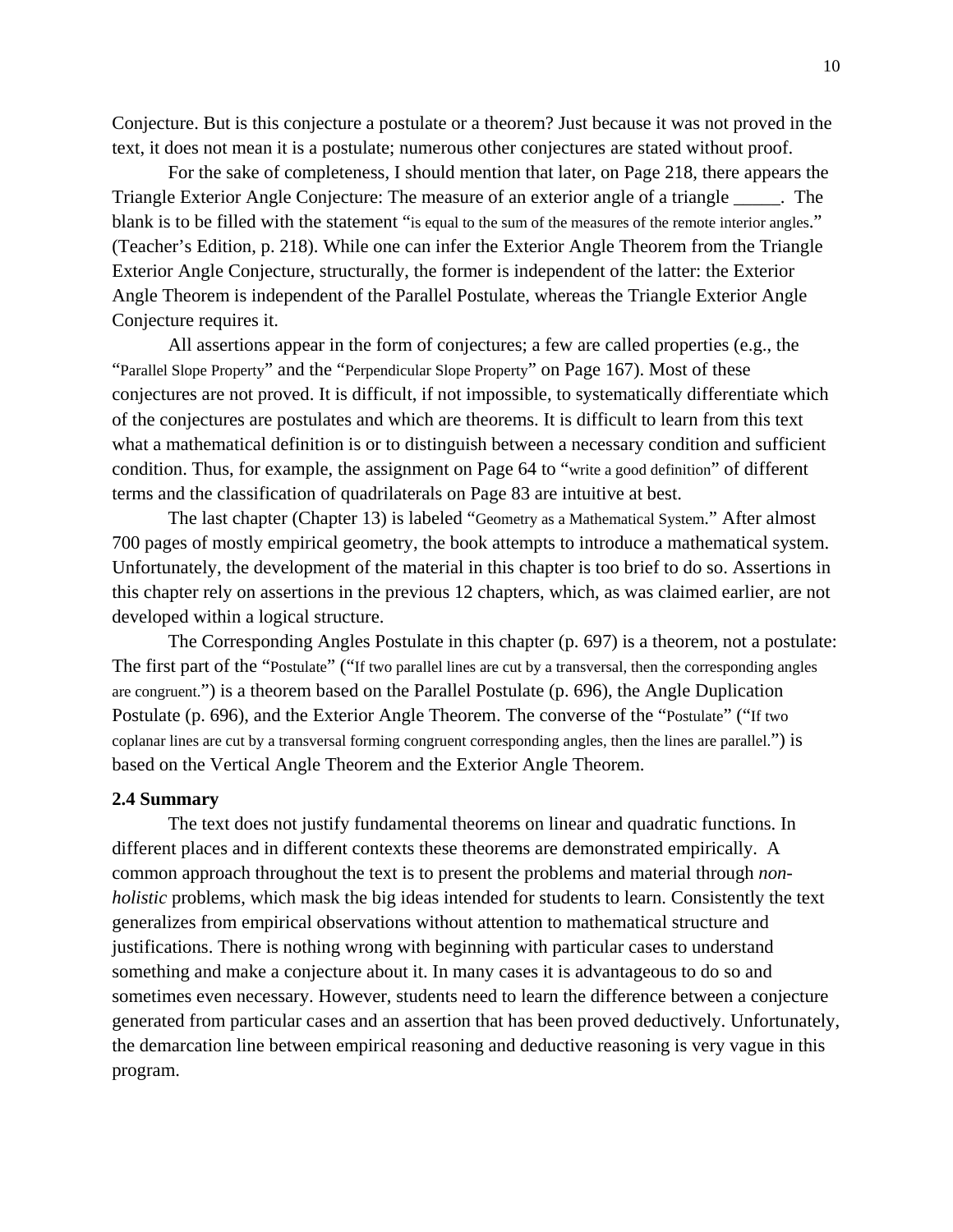The approach the program applies to geometry is similar to that applies to algebra. It, too, amounts to empirical observations of geometric facts; it has little or nothing to do with deductive geometry. There is definitely a need for intuitive treatment of geometry in any textbook, especially one intended for high-school students. But the experiential geometry presented in the first 700 pages of the book is not utilized to develop geometry as deductive system. Most, if not all, assertions appear in the form of conjectures and most of the conjectures are not proved. It is difficult, if not impossible, to systematically differentiate which of the conjectures are postulates and which are theorems. It is difficult to learn from this text what a mathematical definition is or to distinguish between a necessary condition and sufficient condition.

## **3. Glenco**

### **3.1 Forms of Linear Functions and Equations**

- *A1.4.B Write and graph an equation for a line given the slope and the y-intercept, the slope*  and a point on the line, or two points on the line, and translate between forms of linear *equations.*
- *A1.1.B Solve problems that can be represented by linear functions, equations, and inequalities.*

The material in Glenco that is relevant to Standards *A1.4.B* and *A1.1.B* appears in Algebra 1 (Chapters 2-5) and Algebra 2 (Chapters 1-2). In each of these chapters, the mathem atical integrity of the content taught is compromised.

standards are two fundamental theorems: A line in the plane is represented by a linear equation and the graph of a linear equation is a line. Neither of these theorems is proved. Important theorems on linear functions are not proved. Relevant to the above two

Critical mathematical ideas, some of which are needed for these theorems, are turned into following comprehensive set of examples, all from Algebra 1, supports these claims: prescribed rules, and clumsy, imprecise, and even wrong statements are not uncommon. The

#### **Example 1:** On Page 171, we find:

A positive rate of change indicates an increase over time. A negative rate of change indicates that a quantity is decreasing.

And on the same Page we find:

A rate of change is constant for a function when the rate of change is the same between any pair of points on the graph of the function. Linear functions have a constant rate of change.

"negative rate of change" refers to a decreasing quantity, without indicating what quantity is referred to. Furthermore, nowhere in the text is there a definition for "rate of change of a function." No justification is given to these shoddily formulated, yet important, ideas. Also, note the asymmetry between the two statements: while "positive rate of change" refers to change over time,

**Example 2:** On Page 173, we find:

The slope *m* of a non-vertical line through any two points,  $(x_1, y_1)$  and  $(x_2, y_2)$ , can be found as

follows: 
$$
m = \frac{y_2 - y_1}{x_2 - x_1}
$$
.

And on Page 237-8, we find: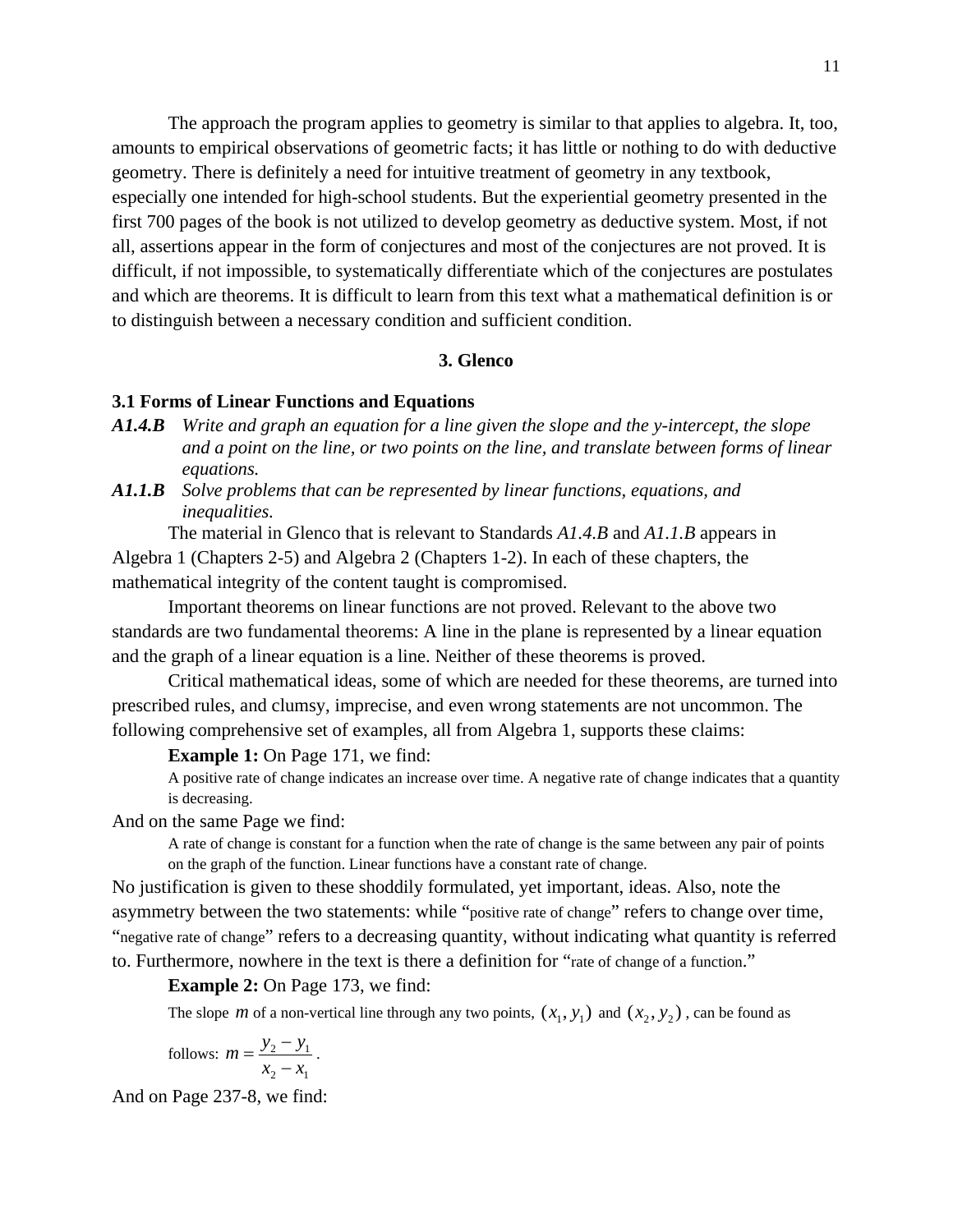Parallel lines have the same slope.

The slopes of perpendicular lines are opposite reciprocals.

No justification is given as to why the above ratio is constant for any choice of points  $(x_1, y_1)$ and  $(x_2, y_2)$ . Likewise, the last two theorems are stated without justification.

**Example 3:** There are two definitions for absolute value in the text, one geometric ( $|a|$  is the distance of the number *a* from zero) and one algebraic ( $|x| = x$  if  $x \ge 0$ , and  $|x| = -x$  if  $x < 0$ , Algebra 1, p. 262). There is no explanation about the connection between the two definitions. Worse, no use is made of the algebraic definition to solve equations and graph functions involving absolute values. Immediately following this definition, the text presents an example (Example 3) of how to graph the function  $f(x) = |x-4|$ . One would expect that in this example the algebraic definition of absolute value would be used to conclude that this functio n consists of two piecewise linear functions (the term "piecewise-linear function" appears two pages earlier, on Page 261), and so, to graph the function one would need no more than four points. Instead, no reference to the definition is made and the function is graphed by making a table consisting of eight points  $(x, f(x))$ .

**Example 4**: On Page 161, we find:

The solution or root of an equation is any value that makes the equation true. A linear equation has at most one root. You can find the root of an equation by graphing its related function. To write the related function for an equation, replace  $\theta$  with  $f(x)$ .

Following this, the text shows how to "solve an equation with one root" and how to "solve an equation" with no solution." For the latter, the text offers two methods. Method 1, labeled "solve algebraically," is illustrated by the equation,  $3x + 7 = 3x + 1$ . The equation is manipulated, leading to  $6 = 0$ . Follow ing this, it is stated:

The related function is  $f(x) = 6$ . The root of a linear equation is the value of x when  $f(x) = 0$ . Since

 $f(x)$  is always equal to 6, this equation has no solution.

Students get this convoluted explanation as to why the equation  $3x + 7 = 3x + 1$  has no solution, rather than a straightforward, logical justification that utilizes what has been taught earlier. By now, from the treatment in the first half of Chapter 1 (Algebra 1), the students (should) know that for any choice of  $x$ ,  $3x$  is a number, and that if two different numbers, say,  $a$  and  $b$ , are added to a number c, then  $c + a$  is different from  $c + b$ . These two facts is all what is needed to conclude that there is no x for which  $3x + 7 = 3x + 1$ . Of course, this straightforward justification cannot be given in cases when the equation is more complex. For this, one would need the concept of *equivalent equations.* On Page 81, this concept is described, but strangely it is not used here to explain why the result  $6 = 0$  entails that the original equation has no solution.

Careless or wrong formulations are prevalent in the text. Many statements in the text are hard to understand and many do not make sense. Here are a few examples.

**Example 5:** On Page 104, we find under "Key Concept [of] Absolute Value Equations:"

Words: When solving equations that involve absolute values, there are two cases to consider:

Case 1: The expression inside the absolute value symbol is positive.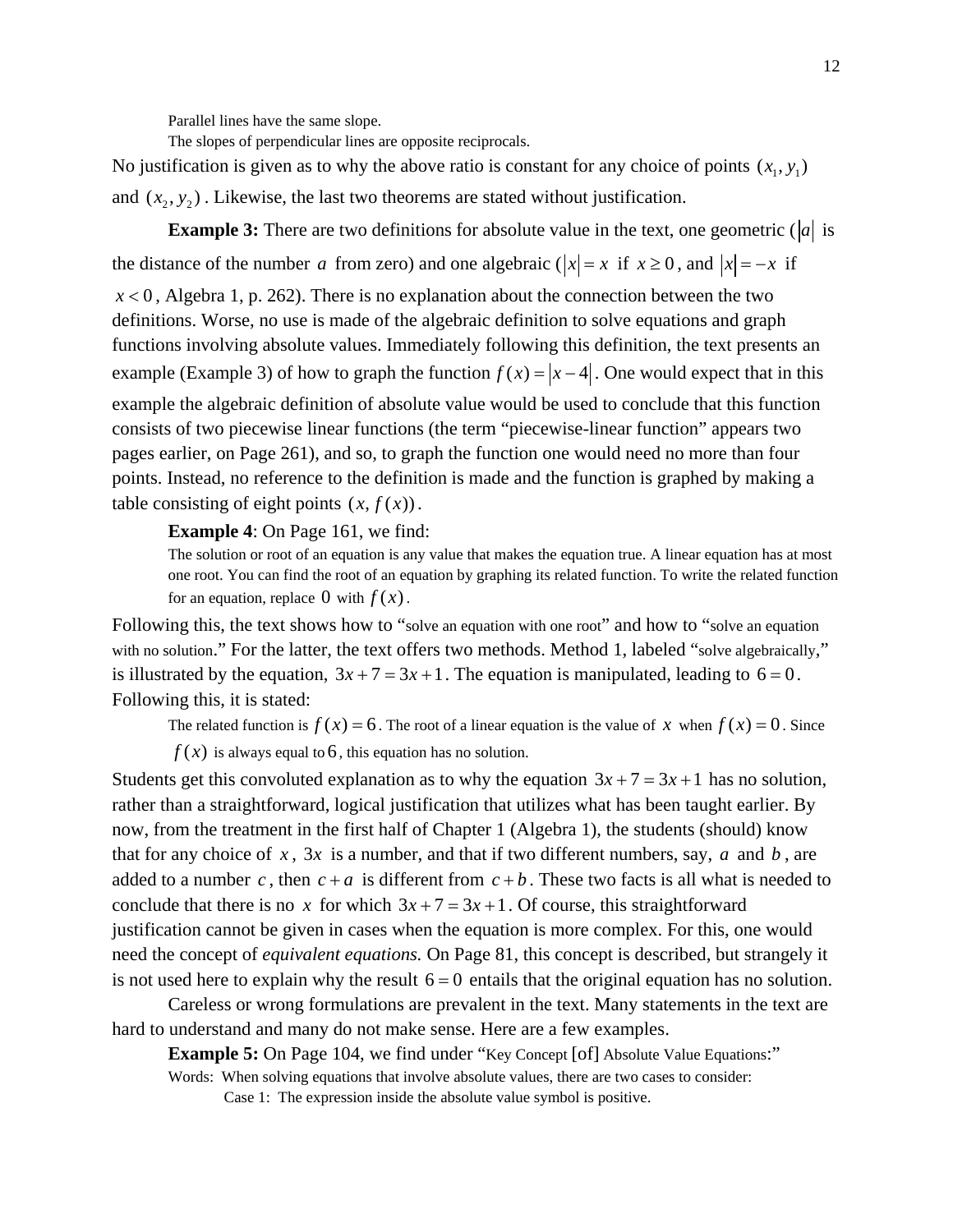Case 2: The expression inside the absolute value symbol is negative.

Symbol: For any real numbers *a* and *b*, if  $|a| = b$ , then  $a = b$  or  $a = -b$ 

To begin with, when solving equations that involve absolute values, there are three cases to consider, not two. The third case is that the expression inside the absolute value symbol i s zero. Second, the Symbol Statement is not a translation of the Words Statement. The Symbol Statem ent is implied from the definition of absolute value, which is not shown.

**Example 6:** On Page 153, we find three descriptions for "linear equation:"

 $(1)$  "A linear equation is an equation that forms a line when it is graphed";

- (2) "Linear equations are often written in the form  $Ax + By = C$ "; and
- (3) "The standard form of a linear equation is  $Ax + By = C$ , where  $A \ge 0$ , *A* and *B* are not both zero,

and  $A$ ,  $B$ , and  $C$  are integers with greatest common factor of 1."

To begin with, the third description is wrong:  $\sqrt{2x+3y} = 1$  is a linear equation in the standard form and yet *A* is not an integer. Second, it is true that any linear equation with *rational coefficients* can be brought to the form described in (3). However, nowhere in the text is there an explanation as to how and why this is the case. Third, and particularly critical, is that either (1) or (2) is a definition, but not both. Once one is chosen as a definition, the second must be a theorem. This critical fact is entirely absent from the text. To clarify, I am not saying that the text should have shown the logical equivalency between these definitions—that if we acce pt one as a definition, then the other is a theorem. What I am saying is that it is expected from a mathematical text to deal with this important topic by stating a clear definition of *linear function* (preferably the definition in (2) but with more precise formulation) and then pr ove that the graph of a linear equation is a line. The text fails to address this significant relation.

**Example 7:** On Page 172, we find:

For the rate of change to be linear, the change in x-value must be constant and the change in y-value must be constant.

It is difficult to comprehend this statement. I assume that by linear rate of change it is meant that 2)  $J \Lambda_1$  $2 - \lambda_1$  $\frac{f(x_2) - f(x_1)}{x_2 - x_1}$  is constant for all  $x_1$  and  $x_2$  in the domain of *f*. If so, the condition "the change in

x-value m ust be constant and the change in y-value must be constant" makes no sense.

**Example 8:** On Page 214, we find a "definition" of "slope-intercept form":

An equation of the form  $y = mx + b$ , where *m* is the slope and *b* is the *y*-intercept, is the slopeintercept form.

The clause "where  $m$  is the slope and  $b$  is the  $y$ -intercept" does not belong to the definition. That  $m$ is the s lope and *b* is the *y* -intercept is a theorem to be proved.

**Example 9:** On Page 31, we find the following statement:

A mathematical statement that contains two algebraic expressions and a symbol to compare them is an open sentence. A sentence that contains an equal sign,  $=$ , is an equation.

 $expression \rightarrow 3x+7 \rightarrow 3x+7=13 \leftarrow$  equation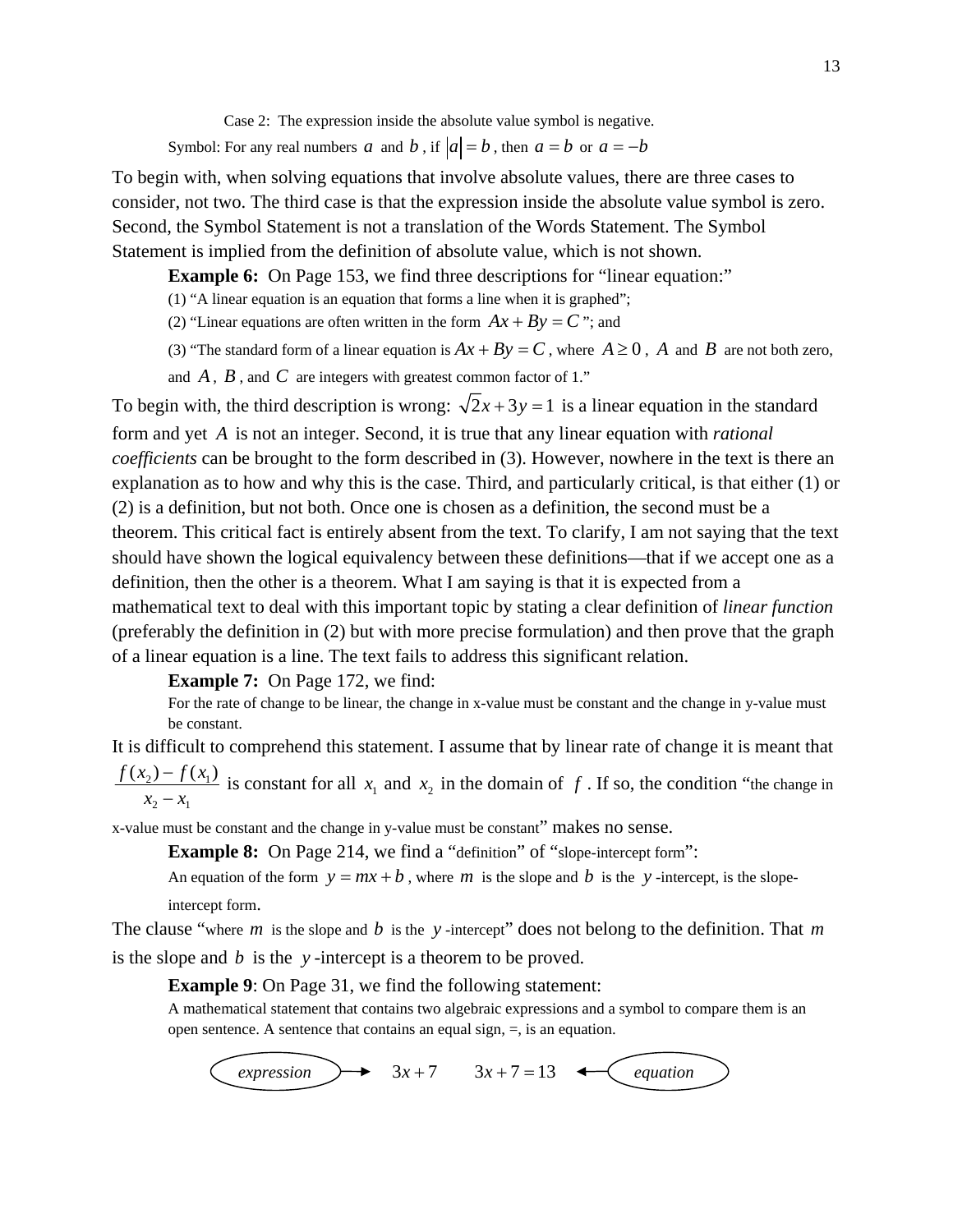And lat er on Page 83:

for the student or the teacher to answer these questions. Assume that the student concludes from this statement the correct answers: that an equation is an open sentence and a number is an these are sentences but not open sentences. Furthermore, since an equation is an open sentence, the phrase "an equation is true" is not up to the standard of proper mathematical language. "To solve an equation means to find the value of the variable that makes the equation true. A student reading first statement may/should ask: What is the difference between "sentence" and "open sentence?" Is an equation an open sentence? Is a number an expression? There is no guide expression. Then, he or she will also conclude that  $13=13$ ,  $3>4$ , and  $17<25$  are all open sentences, for they are "expressions [with] a symbol to compare them." Obviously, this is not true:

**Example 10:** On Page 103, we find the following statement:

I cannot make sense of this sentence. What is meant by upper or lower range? Doesn't any only those involving absolute value, can be evaluated using a given value for the variable in the express ion? Expressions with absolute values define an upper and lower range in which a value must lie. algebraic expression define a range? If this is what is meant, what is the purpose of this statement? Likewise, the purpose of the sentence that follows, "Expression involving absolute value can be evaluated using the given value for the variable," is not clear: isn't it the case that any expression, not

solution approach used for these problems is alien to mathematical practice. Consider the followi ng examples: Throughout the text, new concepts are introduced through contrived problems and

(when a fraction is involved) to "multiplication." The use of key words is explicitly prescribed. On problem, and accordingly represent the problem algebraically. The approach adopted in this text is not c onsistent with this mathematical way of thinking. **Example 11:** Chapter 2 of Algebra 1, entitled Linear Equations, is about "writing" equations." The text's general approach to translating a word problem into an equation is by literal translation of sentences in the problem. Earlier, on Page 6, the text prescribes key words for the translation; for example, "more than" corresponds to "addition;" "less than" to "subtraction;" and "of" Page 206, for example, we find the text's "strategies for reading math problems:" To "identify relevant facts [in the problem statement], … look for keywords to solve the problem." A mathematically mature person—and the goal of any mathematics text should be to help students become such persons would make sense of a word problem, build a coherent image of the situation described in the

one completes 500 miles driving around the track, the number of laps made around the track is simply  $500 \div 2.5 = 200$ . Instead, the students are told to go through the following steps: **Example 12:** The use of "equation" in the start of the Chapter 2 on writing equations when students are first introduced to this very important topic—is contrived. The first problem introduced (p. 75) is a simple division problem: if the distance around a track is 2.5 miles and

Words The length of each lap times the number of laps is the length of the race Variable Let  $l$  represent the number of laps in the race Equation 2.5  $\times$  *l* = 500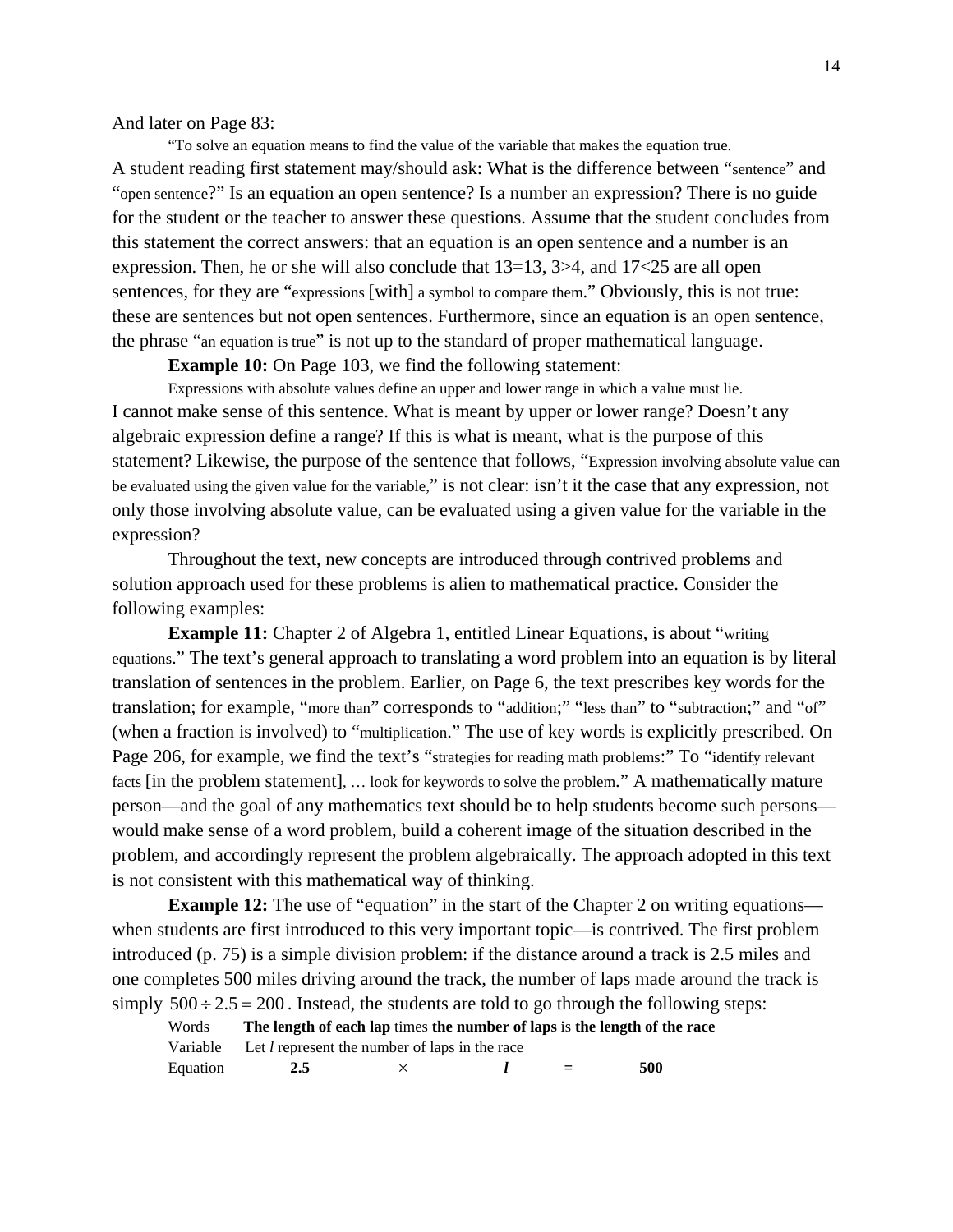Similarly, example 2 on Page 76 is a simple division prob lem that can be solved by dividing 180,000 into 45,000. Rather, the text directs the students to set a variable *d* and, like the above example, translates a verbal statement into the equation,  $45,000 \cdot d = 180,000$ . Further, the introduction of this critical material is not through problems that require the use of equations. Rather, it is through the translation of statements for the sake of translation, not for the sake of solving problems.

# **2.2 Form s of Quadratic Functions**

*A2.3.A Translate between the standard form of a quadratic function, the vertex form, and the factored form; graph and interpret the meaning of each form.* 

A2.1.C Solve problems that can be represented by quadratic functions, equations, and inequalities.

The material in Glenco that is relevant to Standards *A2.3.A* and *A2.1.C* appears in Algebr a 1 (Chapters 8 and 9) and Algebra 2 (Chapter 5). Here too, like in the case of linear functions, the content presentation is mathematically unsound.

standards are fundamental theorems about equivalencies among the three forms of quadratic Important theorems on quadratic functions are not proved. Relevant to the above two functions—the standard form, the vertex form, and the factored form—and the relationships between the coefficients of the quadratic  $ax^2 + bx + c$  and the shape of its graph (i.e., concavity, line of symmetry, and extrema). Neither of these theorems is proved. The quadratic formula is given on Page 558 without justification. The proof appears in Algebra 2 (p. 296) with the omission of a significant condition: that the coefficient *a* of  $x^2$  must be non-zero (in order to divide by *a*). This might be just a typo. However, this is not an isolated case. Likewise, factorization of quadratic functions (p. 485) appears, from some mysterious reason, under the title "Arithmetic Sequence." While this, too, might be a typo, it adds to the overall carelessness of this text. Careless and even wrong statements are not uncommon in this text, and critical mathematical ideas, some of which are needed for the abo ve theorems, are turned into prescribed rules. The compromising of mathematics in the chapters on quadratic function is as severe as in the chapter on linear functions. Here are some examples:

**Example 1:** On Page 493 (Algebra 1) we find:

To factor trinomials of the form  $ax^2 + bx + c$ , find two integers, *m* and *p*, with a sum of *b* and a product of *ac*. Then write  $ax^2 + bx + c$  as  $ax^2 + mx + px + c$ , and factor by grouping.

This rule was generalized from a particular case as follows:

You can also use the method of factoring by grouping to solve this expression  $[2x^2 + 5x + 3]$ . Step 1 Apply the pattern  $2x^2 + 5x + 3 = 2x^2 + mx + px + 3$ 

Step 2 Find two numbers that have a product  $2 \cdot 3$  or 6 and sum of 5.

What does it mean to solve an expression? In what sense is  $2x^2 + 5x + 3 = 2x^2 + mx + px + 3$  a pattern? Beyond these careless formulations, there is no explanation as to why the product of m and *p* should be 6. The factorization shown earlier on Page 485 deals with a different structure—that of  $x^2 + bx + c = (x + m)(x + p)$ . Rather than showing algebraically how the factorization of  $ax^2 + bx + c$  can be done, the authors turn it into a rule with no justification. The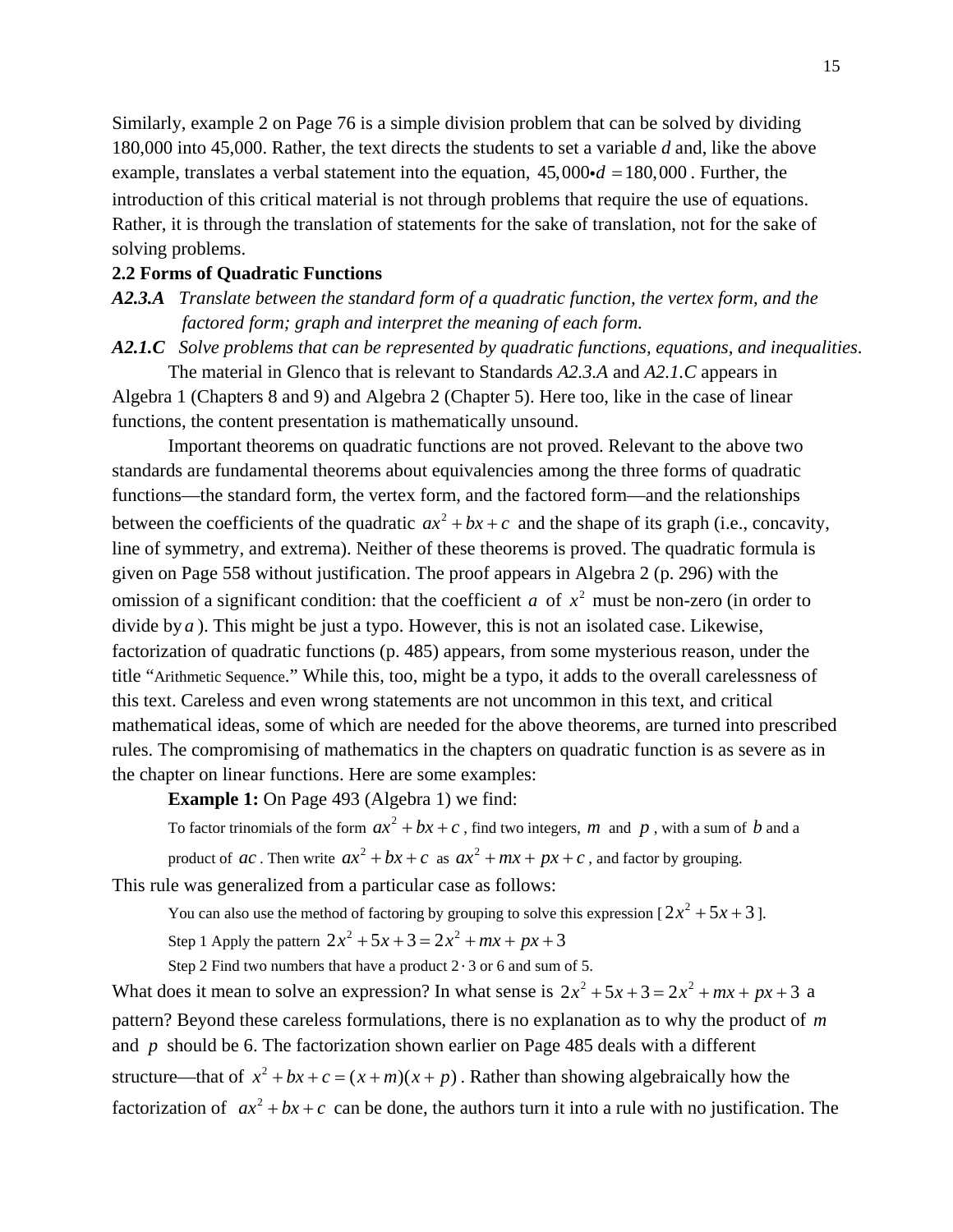500 pages preceding this page should have been sufficient to provide the necessary mathematical basis to complete the factorization in a few steps such as: If  $ac \neq 0$  and there exist *m* and *p* for which  $b = m + p$  and  $ac = mp$ , then  $ax^2 + bx + c = ax^2 + (m + p)x + c = ax^2 + mx + px + c$ 

$$
= (ax2 + mx) + (\frac{ac}{m}x + c) = mx(\frac{a}{m}x + 1) + c(\frac{a}{m}x + 1) = (mx + c)(\frac{a}{m}x + 1).
$$

**Example 2:** On Page 525 (Algebra 1) we find:

Standard form  $f(x) = x^2$ Type of Graph Parabola Axis of Symmetry  $x = -b/2a$ y-intercept: *c*

When  $a > 0$ , the graph of  $ax^2 + bx + c$  opens upward. The lowest point on the graph is the minimum.

When  $a < 0$ , the, the graph of  $ax^2 + bx + c$  opens downward. The highest point on the graph is the maximum. The maximum or minimum is the vertex.

More rules related to these facts are prescribed on Pages 528, with no mathematical justification. number of roots of the equation  $ax^2 + bx + c = 0$  (where a, b, c are real numbers a  $a \ne 0$ ) and **Example 3:** On Page 296 (Algebra 2) we find a table that includes four rules for the for the kinds of these roots (rational, irrational, or complex). The following are the first two rules:

Rule 1: If 
$$
b^2 - 4ac > 0
$$
 and  $b^2 - 4ac$  is a perfect square, then the equation  $ax^2 + bx + c = 0$  has two rational roots.

Rule 2: If 
$$
b^2 - 4ac > 0
$$
 and  $b^2 - 4ac$  is not a perfect square, then the equation  $ax^2 + bx + c = 0$  has two irrational roots.

The assertions about the number of roots are important; they are used in graphing quadratic functions and solving quadratic equation. Neither of these rules is justified. The assertions about the kinds of roots—rational or irrational—are wrong. For the first rule, take the equation  $x^2 + \sqrt{13}x + 1 = 0$ . The discriminant is a perfect square  $(b^2 - 4ac = 13 - 4 = 9 = 3^2)$  and the roots

are irrational ( $\frac{-\sqrt{13 \pm 3}}{2}$ 2  $\frac{-\sqrt{13} \pm 3}{\sqrt{13} \pm 3}$ ). For the second rule, simply take any equation with rational roots, say,

 $x^2 + 3x + 2 = 0$ , and multiply it by any irrational number, say,  $\sqrt{2}$ . The discriminant of the equation  $\sqrt{2x^2 + 3\sqrt{2x + 2\sqrt{2}}} = 0$  is 2, which is not a perfect square, but the roots of the equation are rational numbers, -1 and -2. Furthermore, even if the text stated different, correct rules it is not clear what functions such rules would have in the mathematical context of this text.

**Example 4:** On Page 493 (Algebra 1) we find:

At amusement parks around the country, the paths of riders can be modeled by the expression

 $16t^2 - 5t + 120$ . Factoring this expression can help the ride operators determine how long a rider rides on the initial swing.

What is exactly being modeled? What are the quantitative relations that are being modeled by the expression  $16t^2 - 5t + 120$ ? And how does factorization help determining the initial swing time?

**Example 5: On Page 505**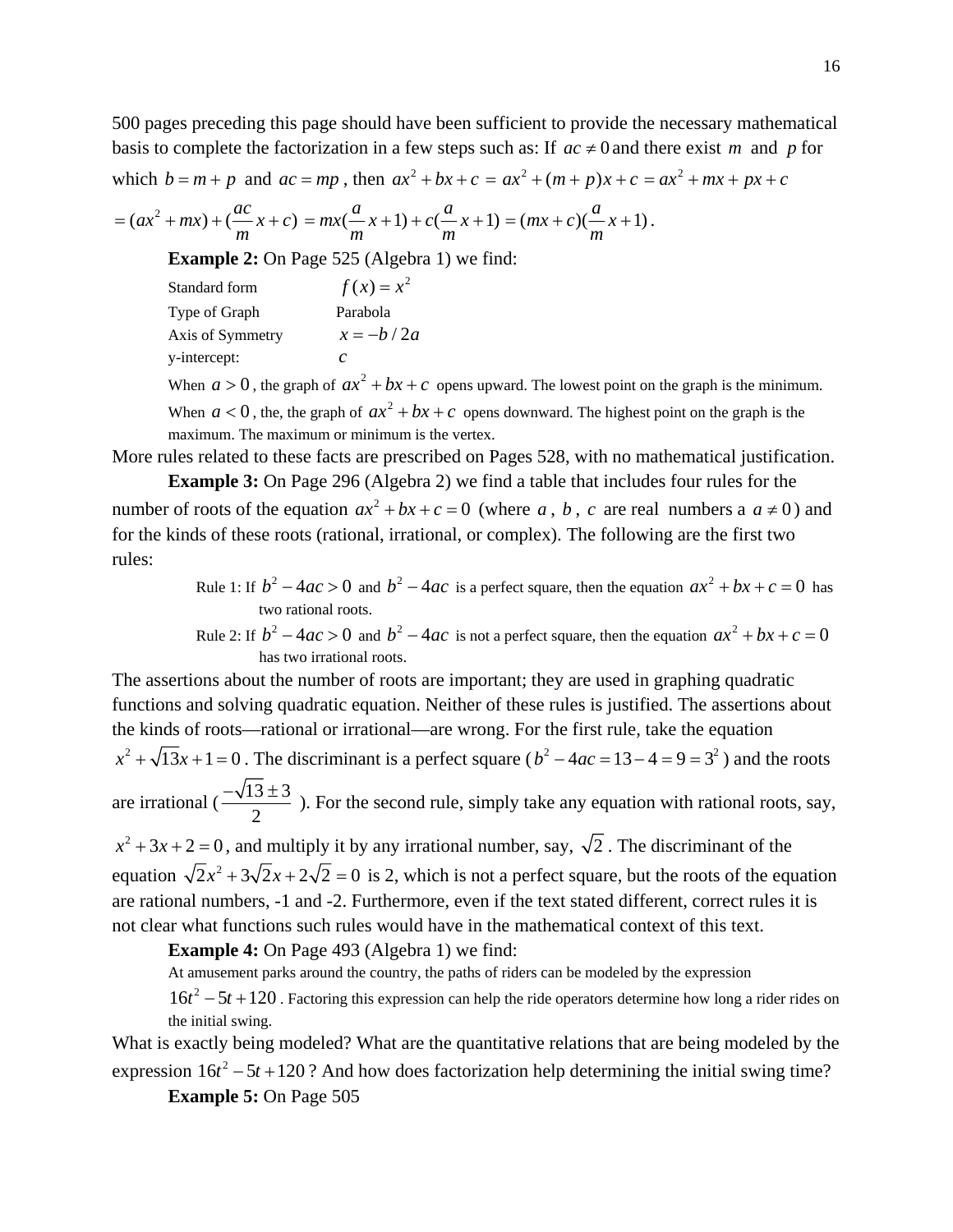To find about how long it takes an object to hit the ground if it is dropped from an initial height of  $h_0$  feet,

you would need to solve the equation  $h = 16t^2 + h_0$ .

There is no mention of the initial velocity. Further, the equation to be solved is  $0 = -16t^2 + h_0$ , not  $h = 16t^2 + h_0$ .

# **3.3 Geometry**

*G.3.A Know, explain, and apply basic postulates and theorems about triangles and the special lines, line segments, and rays associated with a triangle*.

The material in Glenco that is relevant to Standards G.3.A appears in Geometry (Chapters 3 and 4 ). The treatment of this material in this text is almost identical to that in Holt, and so the report below is similar to the report for Holt.

Section 3-1 (p. 171) starts with definitions and illustrations of basic terms such as parallel lines, p arallel planes, and angle pairs formed by a transversal. Section 3-2 (p. 178) starts with the corresponding angles are congruent". This is followed by practice problems on how the postulate is Corresponding Angles Postulate: "If two parallel lines are cut by a transversal, then the pairs of used to compute different angles.

Sections 3-3 and 3-5 (pp. 186-204) digress to analytic geometry about lines and slopes. We find here the following two *postulates* (yes, they are called postulates in this text):

Two nonvertical lines have the same slope if and only if they are parallel. All vertical lines are parallel Two nonvertical lines are perpendicular if and only if the product of their slopes is -1. Vertical and horizontal lines are perpendicular.

This is a pure misuse of the concept of *postulate*. Both of these assertions are theorems. The first could be proved by using material already presented in the text; specifically, by using systems of equations, it can be (easily) shown that two linear equations,  $y = m_1 x + b_1$  and  $y = m_2 x + b_2$ ,

intersect if and only if  $m_1 \neq m_2$ . The second assertion can be proved by congruence, a concept which appears later in the text. Even so, the assertion should not been called a postulate. The te xt could have indicated that the theorem will be proved later or just wait until congruence is done and then prove it.

Section 3-5 (p. 205) starts with the Converse of the Corresponding Angles Postulated: "If two lines are cut by a transversal so that corresponding angles are congruent, then the two lines are parallel". (The parallel line to a given line through a point is shown. This construction involves the duplication important condition that lines are coplanar is missing.). Following this, the construction of a of an angle, and is followed by the Parallel Postulate (p. 206): "If given a line and a point not on the line, then there exists exactly one line through the point that is parallel to the given line." This postulate is preceded by the following statement:  $\longleftrightarrow$ 

The construction establishes that there is *at least* one line through  $C$  that is parallel to  $AB$ . The following postulate [the above Parallel Postulate] guarantees that this line is the *only* one.

So the construction of the parallel lines is established by the duplication of an angle, which, in turn, is established by congruence. Congruence, however, does not appear until later in Chapter 4. The end result is that the Parallel Postulate is not a postulate but a theorem derivable (through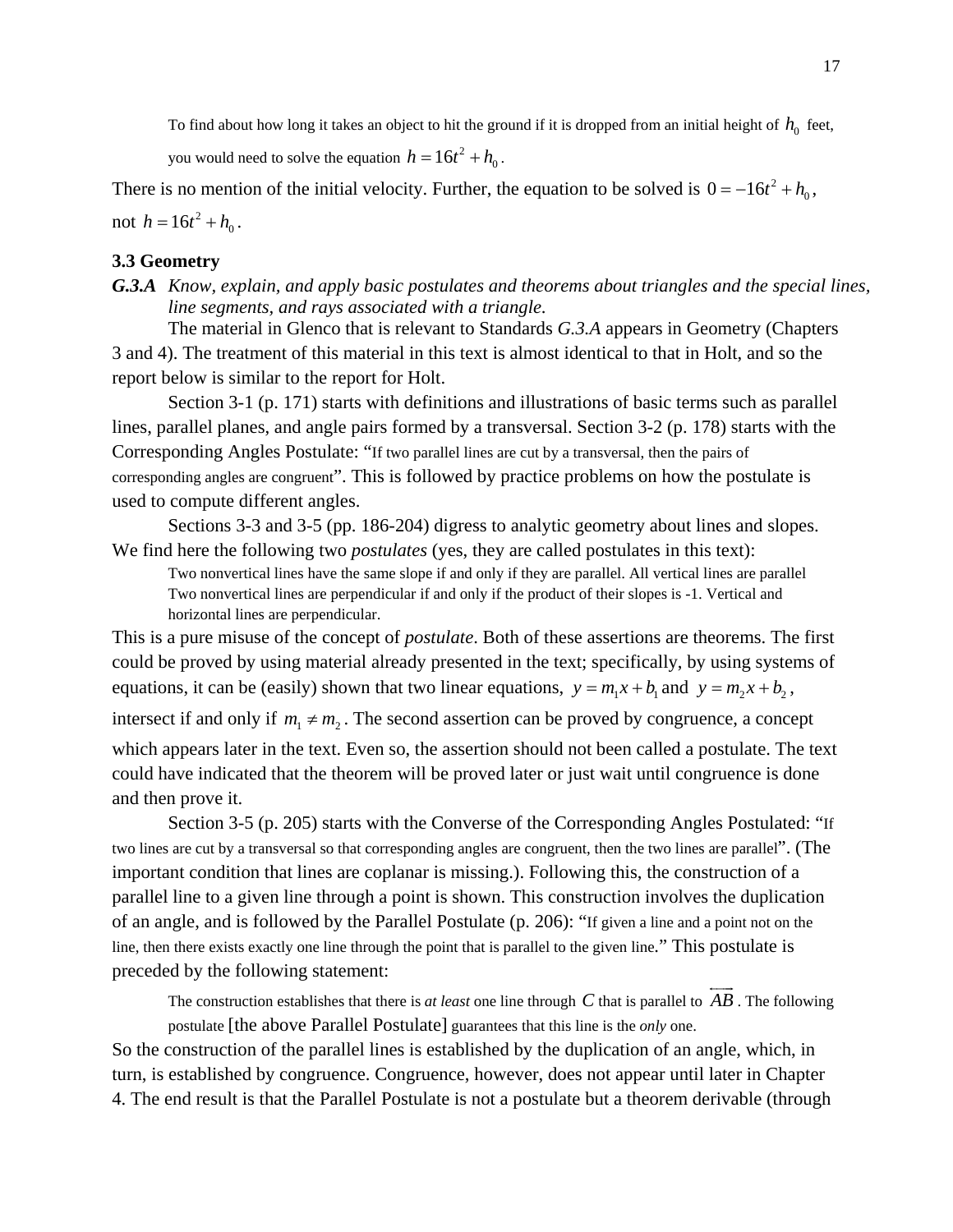a simple proof by contradiction) from the Corresponding Angles Postulate. The concern about this presentation is the lack of mathematical accuracy and the lack of attention to the distinction between a "postulate" and a "theorem."

Lastly, the sequencing of the geometric topics in the text, while mathematically legitimate, depriv es the students from the opportunity to deal with important mathematical ideas. I have already mentioned the sequencing of the three postulates in Section 3-2 and 3-3. While there is that such a justification will appear later in the text. The same concern applies to the construction definition of "distance from a point to a line" (p. 213), and it can be proved from the Triangle Sum no circular reasoning in the text, one would expect that when an angle is duplicated to construct parallel lines students and teachers are alerted that this construction requires justification, and of perpendicular lines (p. 213). Uniqueness of perpendicularity is critically needed for the Theorem, which appears later (p. 244). However, the text presents the uniqueness of perpendicularity as a postulate (p. 213)—another misuse of the term *postulate*.

### **3.4 Summary**

In each of the chapters on linear functions and quadratic functions, the mathematical integrit y of the content taught is consistently compromised. This manifests itself in different quadratic functions is proved. Second, solutions to problems and assertions about conditions and there is an abundance of imprecise, even wrong, descriptions of concepts and problems. Fourth, ways. First, with one exception, none of the important theorems about linear functions and relations appear in the form of prescribed rules, and in some cases the rules are wrong. Third, many problems are contrived, and non-trivial, holistic problems are rare. Solutions to problems also are often contrived and alien to mathematical practice. Some of the material in Algebra 2 is a repetition of that in Algebra 1, with no improvement on any of these points.

The development that leads up to the proof the Triangle Sum Theorem (Section 4-2) does not incl ude circular reasoning. However, there is repeated misuse of the concept of *postulate* and some important theorems are stated without proof. In addition, this development is interrupted by two sections on analytic geometry, with theorems that are either incorrectly labeled as postulates or appear without proof. In the process of developing a deductive structure for synthetic geometry, the students are introduced to a "foreign object" which does not belong to the development of this structure.

### **4. Holt**

#### **4.1 Forms of Linear Functions and Equations**

- A1.4.B Write and graph an equation for a line given the slope and the y-intercept, the slope and *a point on the line, or two points on the line, and translate between forms of linear equations.*
- A1.1.B Solve problems that can be represented by linear functions, equations, and inequalities. (Chapters 5 and 6). The material in Holt that is relevant to Standards *A1.4.B* and *A1.1.B* appears in Algebra 1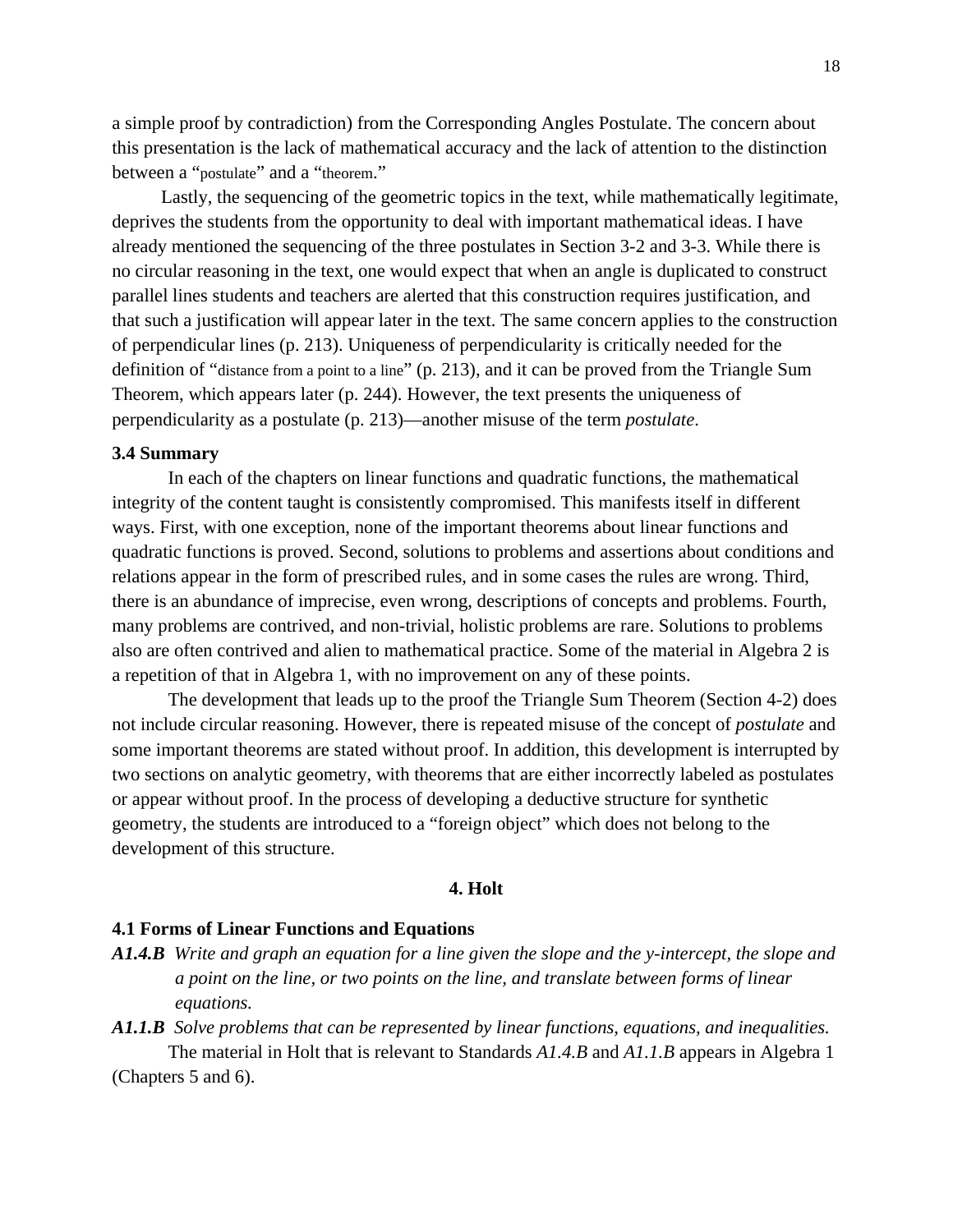There is no clear definition of linear function in the text. The text states several properties of linear functions, but never justifies relationships among them or how these properties are entailed from a definition of linear function. In Section 5-1, Page 296, we find the statement*:* 

A function whose graph forms a straight line is called a *linear function*. Since this is the first characterization of linear function, we may assume it is the text's definition. On Page 298, we find another characterization of *linear equation:*

A *linear equation* is any equation that can be written in the *standard form*  $ax + by = c$ . No justification is given as to why a function whose graph is a line has this form. On Page 299, shortly after the presentation of the first definition of linear function, it says:

You can sometimes identify a linear function by looking in a table or a list of ordered pairs. In a linear function, a constant change in *x* corresponds to a constant change in *y*.

Again, there is no mention here or elsewhere in the text as to how this property is entailed from the text's (initial) definition of linear function. Instead, the property is followed by tables of ordered pairs and graphs whose purpose is to demonstrate that when the change is constant the corresponding order pairs lie on a straight line, and when the change is not constant the corresponding pairs do not lie on a straight line. This would have been adequate if it were followed with a justification as to why in a linear function a constant change in *x* corresponds to a constant change in *y* .

On Page 311, the text defines slope ("slope=change in *y/*change in *x"*) and later, on Page 320, it states:

If  $(x_1, y_1)$  and  $(x_2, y_2)$  are any two different points on a line, the slope of the line is  $m = \frac{y_2 - y_1}{x_2 - x_1}$ 2  $\lambda_1$  $m = \frac{y_2 - y}{ }$  $=\frac{y_2-y_1}{x_2-x_1}$ .

The critical question as to whether *m* is constant for any choice of  $(x_1, y_1)$  and  $(x_2, y_2)$ satisfying the equation  $y = mx + b$  is never justified, nor is it raised.

The slope-intercept form appears on Page 335. The simple relationship between this form and the standard form is not established. Nowhere in the text is it shown how these two forms are equivalent. The change of forms is done in particular cases, where the coefficients are particular numbers—in most cases the coefficients are integers. For example, the point-slope form is given on Page 342. Even in this simple case where the form can be derived straightforwardly from the

equation  $m = \frac{y - y_1}{x}$ 1  $m = \frac{y - y}{y}$  $=\frac{y-y_1}{x-x_1}$ , the text resorts to a special case (3 =  $\frac{y-1}{x-2}$ *y*  $=\frac{y-1}{x-2}$ ) and generalizes from it the form  $y - y_1 = m(x - x_1)$ .

Consistently, the text avoids dealing with abstract concepts and mathematical justifications. Sadly, the text seems to welcome non-mathematical behaviors by students. On Page 304, a blurb tells how an (actual) student finds the intercepts of a linear function:

I use the "cover-up" method to find intercepts. ... If I have  $4x-3y = 12$ : First, I cover  $4x$  and solve the equation I can still see.  $-3y = 12$  y =  $-4$ . [The *x*-intercept is found in a similar way by covering the −3*y* .]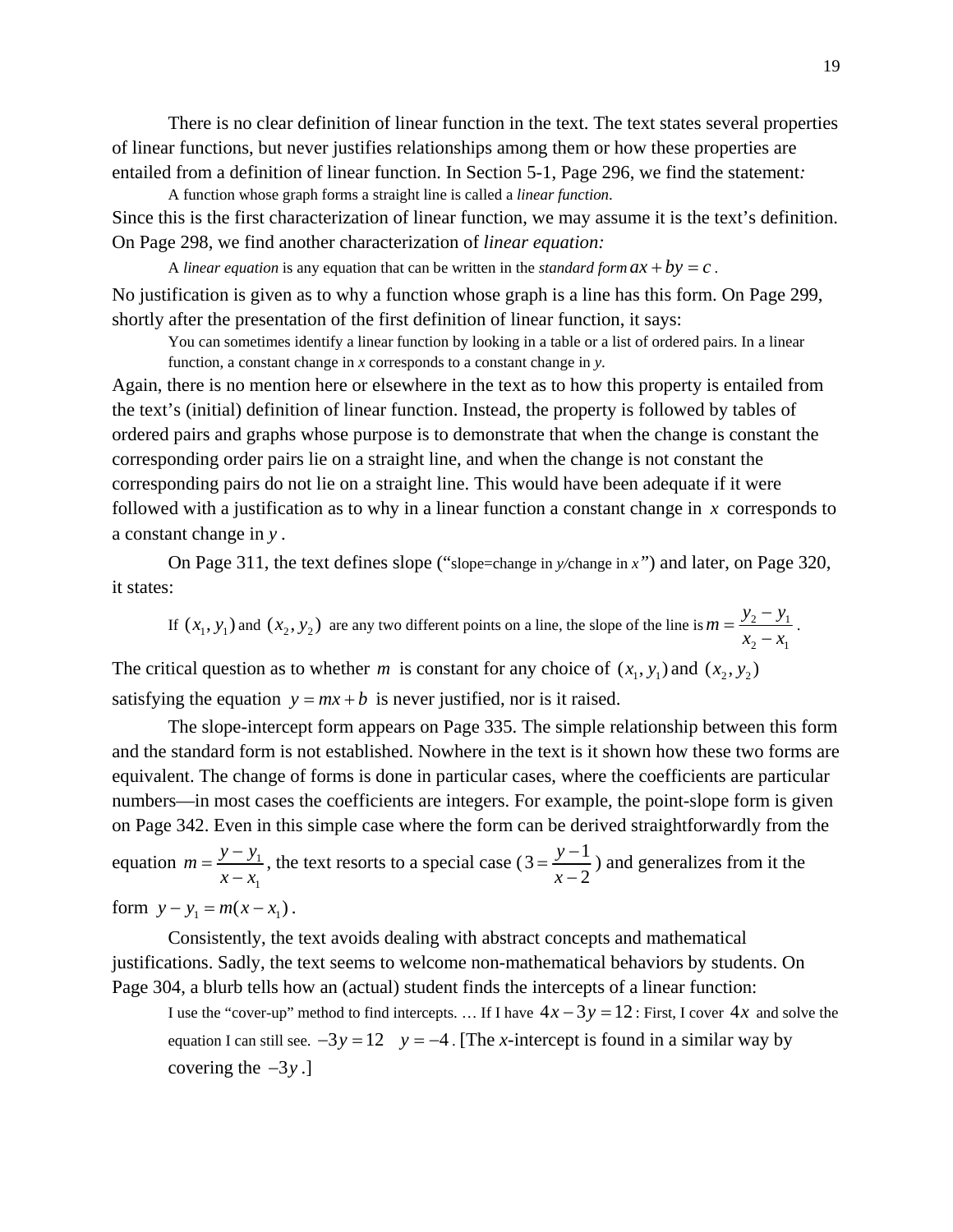This non-mathematical reasoning would have been tolerable if it were followed with an explanation of the student's method. Astonishingly, even the Teacher's Edition does not alert the teacher to counter this method with correct explanation. On the next page (p. 305), the intercepts of the line  $2x - 4y = 8$  are computed correctly by substituting zero for *x* to find the *y*-intercept, and zero for *y* to find the *x*-intercept. However, no connection is made between this correct method and the student's method.

Finally, two other important theorems are stated but no justification is given. These are: Two different nonvertical lines are parallel if and only if they have the same slope. (p. 349) Two different nonvertical lines are perpendicular if and only if the product of their slopes is -1. (p. 351).

# **4.1 Forms of Quadratic Functions**

*A2.3.A Translate between the standard form of a quadratic function, the vertex form, and the factored form; graph and interpret the meaning of each form.* 

*A2.1.C Solve problems that can be represented by quadratic functions, equations, and inequalities*. The material in Holt that is relevant to Standards *A2.3.A* and *A2.1.C* appears in Algebra 2

(Chapters 5). As in the case of linear functions, the text's approach to quadratics is mathematically inadequate. Its treatment consists mainly of rules without mathematical justifications. Students who learn to solve the problems in the text will do so with little or no understanding of what they are doing. In addition, the text consistently avoids dealing with general forms of functions and equations and deals, instead, with particular cases.

The definition of *quadratic function* is in Lesson 5-1 (Algebra 2, p. 315):

A quadratic function is a function that can be written in the form  $f(x) = a(x - h)^2 + k$  ( $a \ne 0$ ).

On Page 323, it is shown that the function  $f(x) = x^2$  is even  $(f(x) = f(-x))$  and so it is symmetric about the y-axis. On Page 316, the text indicates:

You can also graph quadratic functions by applying transformations to the parent function  $f(x) = x^2$ .

Transforming quadratic functions is similar to transforming linear function (Lesson 2-4). Following this, the text shows how to apply transformation of translations, stretching, and compressing on the parent function  $f(x) = x^2$  to graph functions of the form

 $f(x) = a(x-h)^2 + k$ . Potentially, this is all what is needed to establish symmetry. Unfortunately, Lesson 2-4 on transformations of graph, the basis for the lesson on symmetry (Lesson 5-1) is devoid of mathematical reasoning. Here are a few examples of the rules stated without sufficien t mathematical explanation (pp. 134-135):

$$
f(x) \rightarrow f(x-h), h > 0
$$
 moves right  $h < 0$  moves left  
\n
$$
f(x) \rightarrow f(x) + k, k > 0
$$
 moves up  $k < 0$  moves down  
\n
$$
f(x) \rightarrow f(\frac{1}{b}x), b > 1
$$
 stretches away from the y-axis.  $0 < |b| < 1$  compresses forward the y-axis  
\n
$$
f(x) \rightarrow a \cdot f(x), a > 1
$$
 stretches away from the x-axis.  $0 < |a| < 1$  compresses forward the x-axis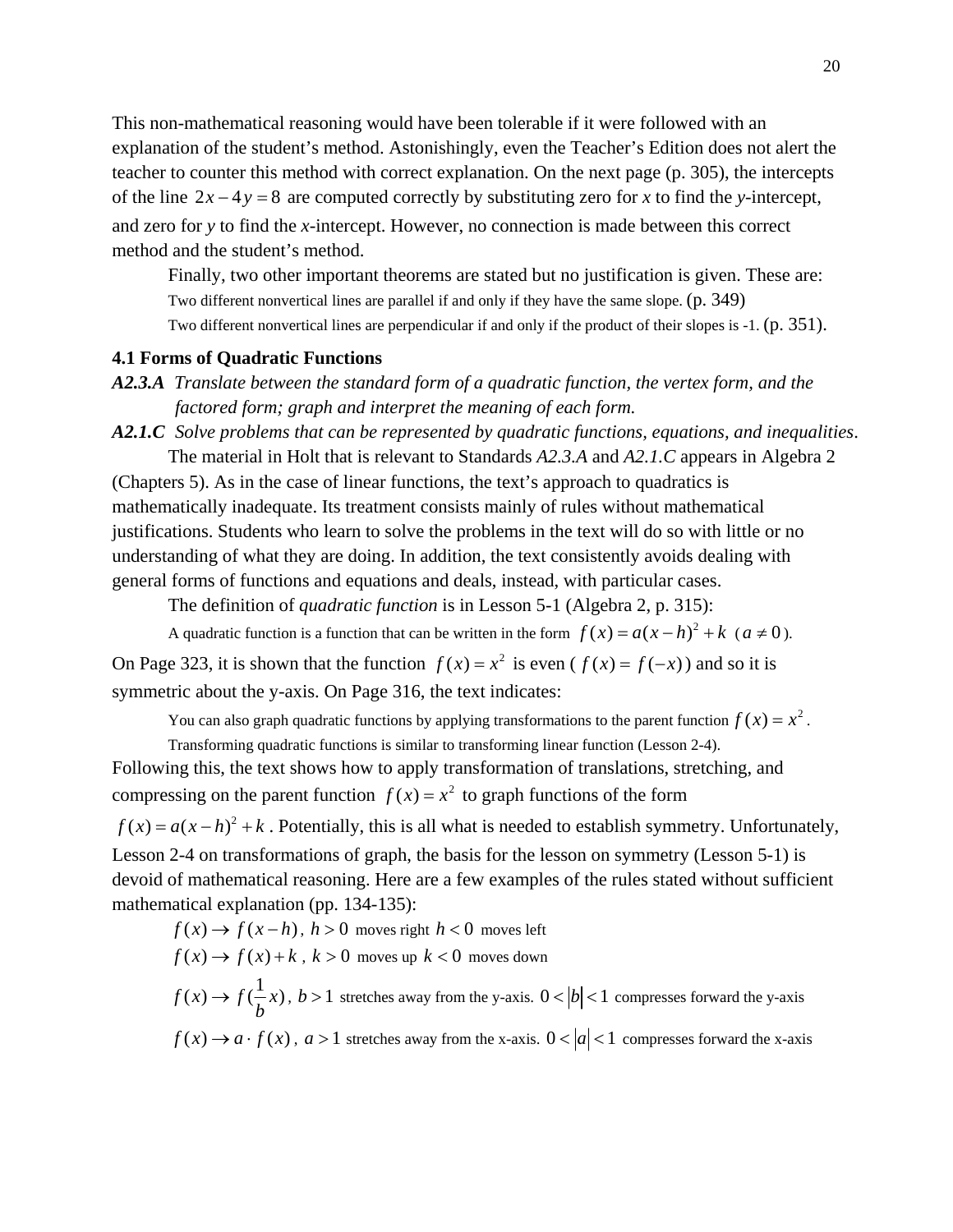One would expect that the text would make use of its material on functions (Chapter 4 in Algebra 1 and Chapter 1 in Algebra 2) to provide meaningful explanations to these rules. Unfortunately, this is not done.

Properties needed to graph quadratic functions are stated on Page 324 without justification:

For  $f(x) = ax^2 + bx + c$ , where *a*, *b*, and *c* are real numbers and  $a \ne 0$ , the parabola has these properties:

The parabola opens upward if  $a > 0$  and downward if  $a < 0$ .

The axis of symmetry is the vertical line  $x = -b/2a$  [see discussion above on this issue]. The vertex is the point  $(-b/2a, f(-b/2a))$ .

For example, on Page 334, the equation  $x^2 - 8x + 12 = 0$  is transformed into the equation The solution of quadratic equations by factoring is shown only through particular cases.  $(x-2)(x-6) = 0$ , telling the students "Find factors of 12 that add to -8" without any explanation. The theorem on factorization of quadratic functions is neither proved nor stated.

The translations between the vertex form and standard form of the quadratic function is done in general terms (p. 342 and p. 356)—a rare phenomenon in this text.

inequality by applying three ready-made steps: To solve the inequality  $x^2 - 4x + 1 > 0$ , do the Quadratic inequalities (with one variable) appear in Lesson 5-7 (Algebra 2, p. 366). A textbook for which mathematical reasoning is a central objective would use quadratic inequalities to apply all what is learned about quadratic functions and quadratic equations. For example, the graph of a quadratic function together with information about its zeros provides the basis for solving the corresponding quadratic inequality. The factorization of a quadratic function into a product of linear functions can be used to solve the corresponding quadratic inequality by considering different cases and applying logical rules involving "or" and "and." None of this is done in the text. Instead, the text presents an example (p. 368) of how to solve a quadratic following:

Step 1: Write the related equation  $x^2 - 4x + 1 = 0$ 

Step 2: Solve the equation by factorization:  $(x-5)(x+1) = 0$ ,  $x = 5$  or  $x = -1$  [and accordingly] divide the number line into three intervals:  $x < 1$ ,  $-1 < x < 5$ , and  $x > 5$ .

Step 3: Test an x-value in each interval. [The values  $x = -2$ ,  $x = 0$ , and  $x = 6$  are tried in the corresponding intervals, from which the solution to the inequality is determined]

Students who manage to remember these three steps, along the numerous mechanical procedures in the text, may solve the assigned problems correctly, but will do so mindlessly, without any adequate understanding of what they are doing. The concern is not that the text divided the task into steps; rather, the concern is the lack of reasoning, of a mathematical rationale for the steps. For example: Why is the number-line partitioned into three intervals? Why is testing isolated values in each interval sufficient to determine the solution set of the inequality?

# **4.3 Geometry**

*G.3.A Know, explain, and apply basic postulates and theorems about triangles and the special lines,*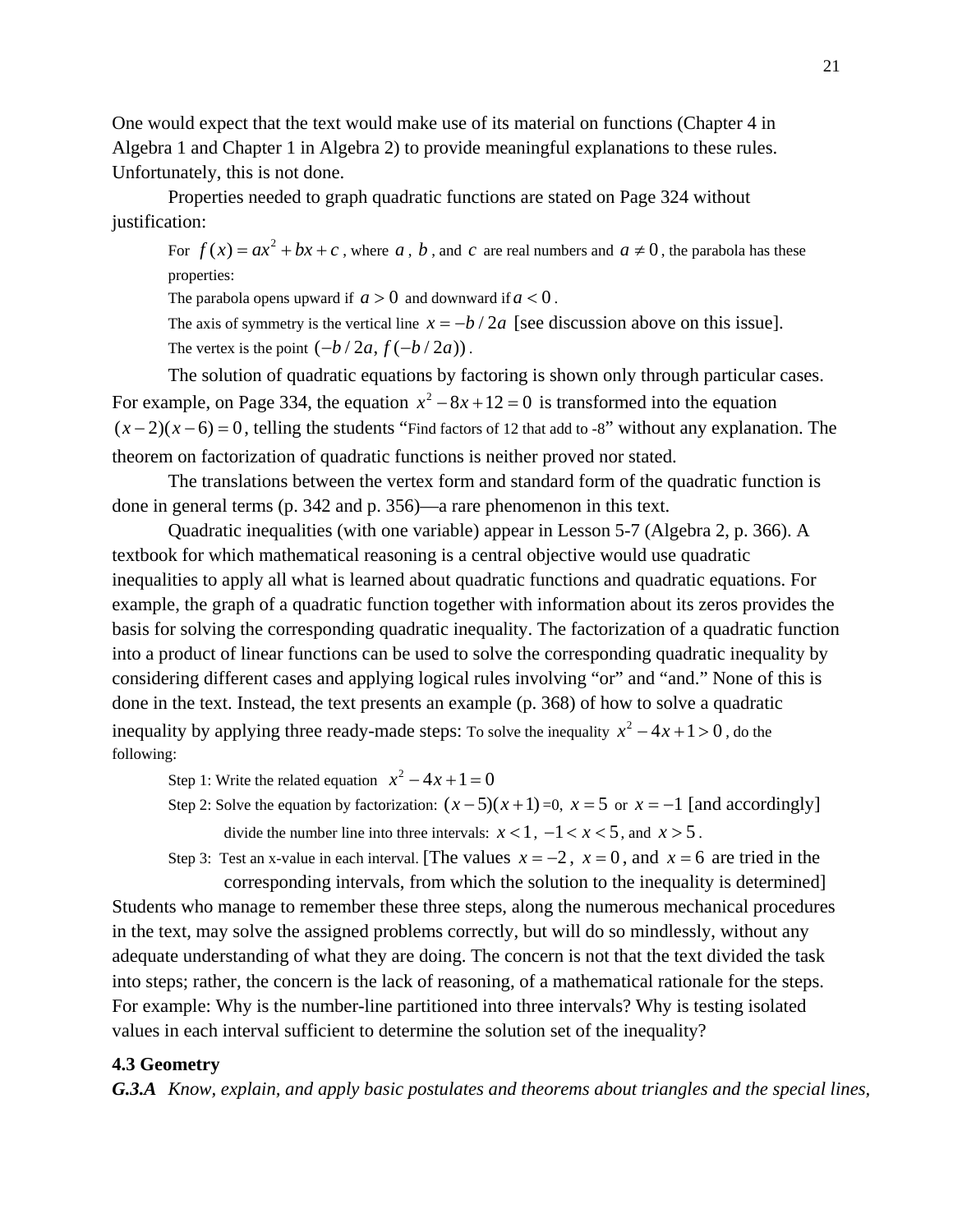*line segments, and rays associated with a triangle*.

The material in Holt that is relevant to Standards G.3.A appears in Geometry (Chapters 3 and 4). Section 3-1 (p. 146) starts with definitions and illustrations of basic terms such as parallel lines, parallel planes, and angle pairs formed by a transversal. Section 3-2 (p. 155) starts with the Corresponding Angles Postulate ("If two parallel lines are cut by a transversal, then the pairs of corresponding angles are congruent," p. 155). This is followed by practice problems on how the postulate is used to compute different angles.

Section 3-3 (p. 163) starts with the Converse of the Corresponding Angles Postulate ("If two coplanar lines are cut by a transversal so that a pair of corresponding angles are congruent, then the two lines are parallel," p. 162). This postulate is then followed, almost immediately, by the Parallel Postulate ("Through a point *P* not on line *l*, there is exactly one line parallel to l," p. 163). Following this we find the following statement:

The Converse of the Corresponding Angles Postulate is used to construct parallel lines. The Parallel Postulate guarantees that for any line *l*, you can always construct a parallel line through a point that is not on *l*.

On the same page (p. 163), the text shows how to construct the parallel line by constructing congruent angles, and in the Teacher's Edition it says explicitly: "we constructed congruent corresponding angles." Congruence, however, appears later, in Chapter 4. So there is a confusion here as to what guarantees the construction of the parallel lines: *congruence* or the *Parallel Postulate*? Assuming the former, since it says so explicitly in the Teacher's addition, there are two structural problems: The first problem is that the existence of a parallel line through a point *P* that is not on *l* is guaranteed by the Converse of the Corresponding Angles Postulate, not by the Parallel Postulate; the latter guarantees that such a line is unique. The second problem is that the Parallel Postulate—that there is a unique parallel—is not a postulate here since it is derivable (through a simple proof by contradiction) from the preceding Corresponding Angles Postulate.

The first, obvious concern in this presentation is the lack of mathematical accuracy. The second concern is that in this presentation the text avoids dealing with the important ideas of "existence" versus "uniqueness" and the distinction between a "postulate" and a "theorem." Another though minor—issue is that the statement "The Converse of the Corresponding Angles Postulate is used to construct parallel lines" is not completely accurate. The construction of parallel lines involves the duplication of an angle, and the Converse of the Corresponding Angles Postulate guarantees that this construction results in parallel lines.

Lastly, the sequencing of the geometric topics in the text, while mathematically legitimate, deprives the students of the opportunity to deal with important mathematical ideas. I have already mentioned the sequencing of the three postulates in Section 3-2 and 3-3. While there is no circular reasoning here, one would expect that when an angle is duplicated to construct parallel lines (p. 163) the students and teachers are alerted that this construction requires justification, and that such a justification will appear later in the text. The same concern applies to the construction of a perpendicular bisector of a segment (p. 172).

Uniqueness of perpendicularity is critically needed for the definition of "distance from a point to a line" (p. 172) but it is neither proved nor stated.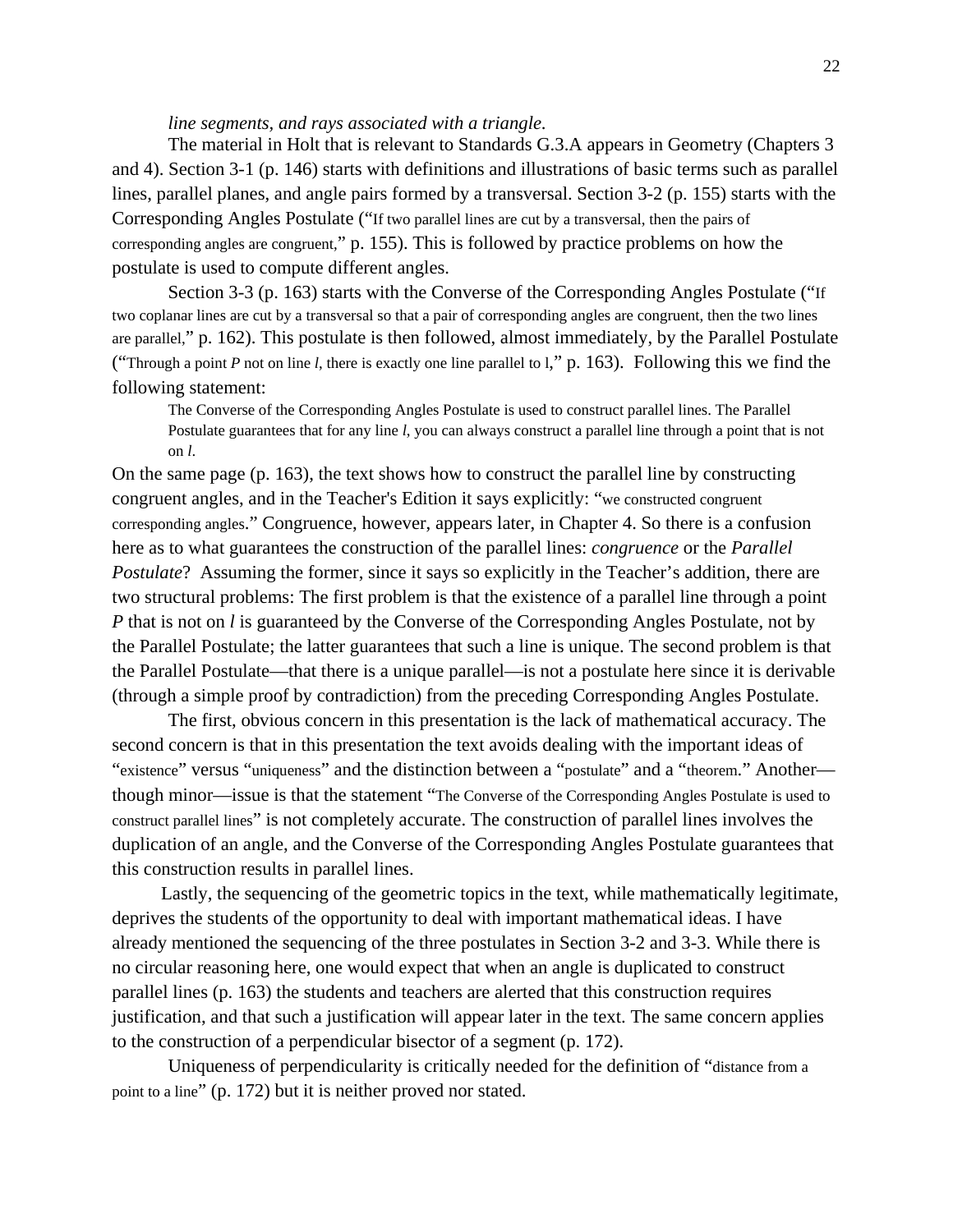The development that leads up to the proof of the Triangle Sum Theorem (Section 4-2) is interrupted by two sections on analytic geometry (Sections 3-5 and 3-6). In the process of developing a deductive structure for synthetic geometry, the students are introduced to a "foreign object" which does not belong to the development of this structure. Furthermore, these sections (3-5 and 3-6) include important theorems without proofs. The first theorem is the Parallel Lines Theorem:

In a coordinate plane, two nonvertical lines are parallel if and only if they have the same slope. Any two vertical lines are parallel.

This theorem could be proved by using material already presented in the text; specifically, by using the material on systems of equations, it can be (easily) shown that two linear equations  $y = m_1 x + b_1$  and  $y = m_2 x + b_2$  intersect if and only if  $m_1 \neq m_2$ . The second theorem without proof is the Perpendicular Lines Theorem:

In a coordinate plane, two nonvertical lines are perpendicular if and only if the product of their slopes is -1. Vertical and horizontal lines are perpendicular." (p. 184)

This theorem can be proved by using congruence, so the text could have said so and proved later, or waited one more chapter to present it with proof.

# **4.4 Summary**

Overall, the text's approach to linear functions and quadratic functions is mathematically unsound. It amounts to a set of rules without mathematical justifications. In this approach students are deprived from learning to reason logically. Students who learn to solve the problems in the text will do so with little or no understanding of what they are doing. Furthermore, the text consistently avoids dealing with general forms of functions and equations, and resorts, instead, to generalize from particular cases. In addition, the text seems to encourage non-mathematical behaviors by students. Many of the facts presented in Algebra 1 are repeated in Algebra 2 in the same manner, without proper justification and without refinement toward more abstract treatments. The material in Algebra 2, where one would expect a more advanced treatment of the content taught, remains mathematically inadequate.

The development of the material on parallel lines that leads up to the proof of the Triangle Sum Theorem does not include apparent circular reasoning. The sequencing of the material, however, results in the loss of important mathematical ideas.

#### **5. Conclusions**

The examination focused on five standards related to *forms of linear functions and equations, forms of quadratic functions and equations*, and *parallel lines and the Triangle Sum Theorem*. The body of the instructional material was examined with respect to three main criteria: (a) *mathematical justification*, (b) *symbolism and structure*, and (c) *language*. As can be seen in the chart below, none of the programs was found mathematically sound on the first two criteria. The  $\checkmark$  in Holt on these criteria in geometry is better characterized as the least mathematically unsound. With the exception of the Glenco Program, which severely misuses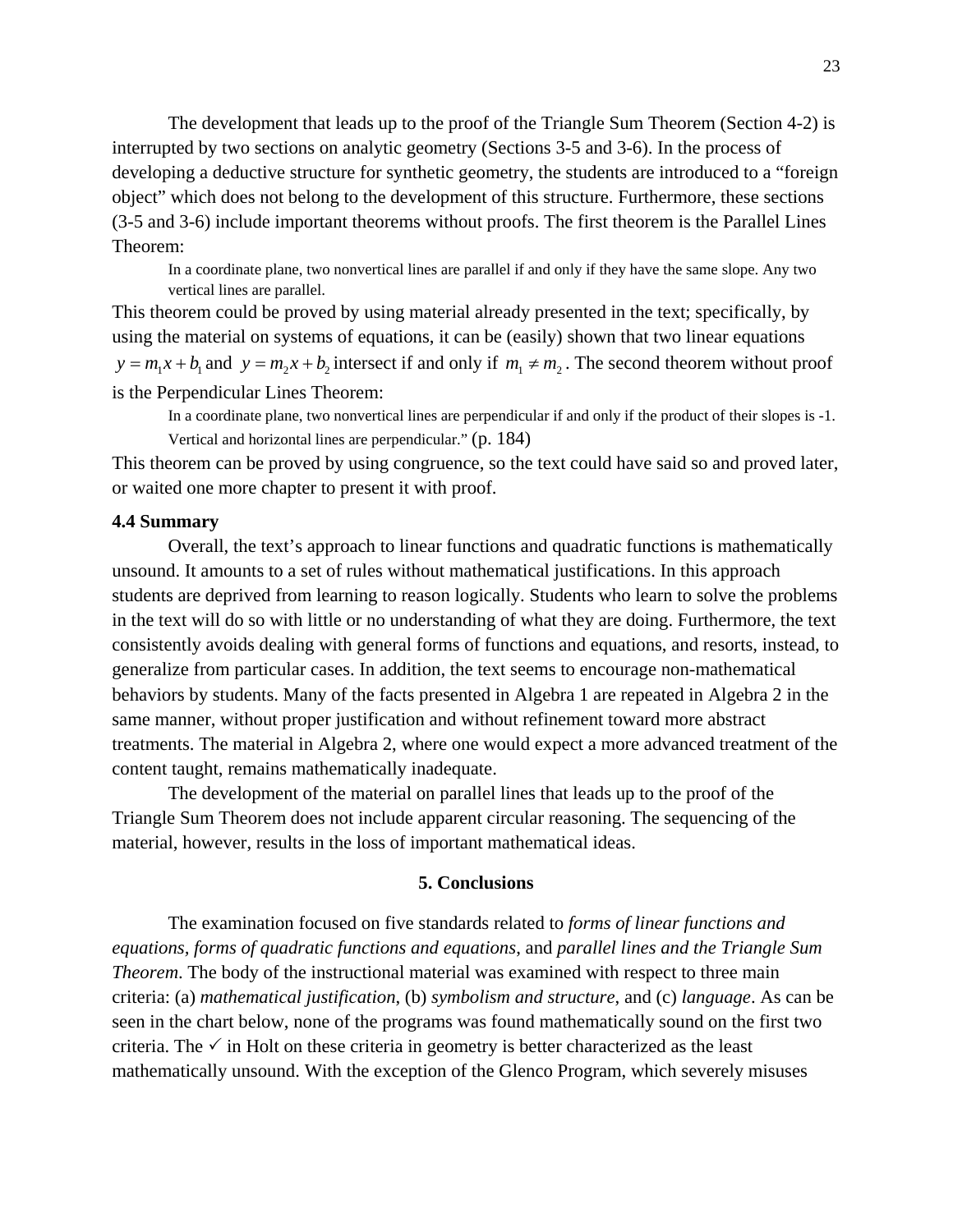|                    | <b>Mathematical</b><br><b>Justification</b>   |          | <b>Symbolism and</b><br><b>Structure</b> |          | Language |          |
|--------------------|-----------------------------------------------|----------|------------------------------------------|----------|----------|----------|
|                    | Algebra                                       | Geometry | Algebra                                  | Geometry | Algebra  | Geometry |
| Core-Plus          |                                               |          |                                          |          |          |          |
| <b>Discovering</b> |                                               |          |                                          |          |          |          |
| <b>Glencoe</b>     |                                               |          |                                          |          |          |          |
| Holt               |                                               |          |                                          |          |          |          |
| <b>Kev</b>         |                                               |          |                                          |          |          |          |
| $^{+}$             | Mathematically sound                          |          |                                          |          |          |          |
|                    | Mathematical soundness meets minimum standard |          |                                          |          |          |          |
|                    | Mathematically unsound                        |          |                                          |          |          |          |

mathematical language in algebra and does not adequately distinguish between theorems and postulates in geometry, the language used by the rest of the programs is mathematically sound.

<span id="page-23-1"></span>Two additional aspects of the programs were examined: (d) *the problems used for practice and internalization of the material taught and (e) the way new concepts are introduced.* Regarding aspect (d), the examination addressed only the presence of a relatively large number of non-trivial, multi-step holistic problems, and regarding aspect (e), the examination addressed the nature of the problems or activities used to mathematically necessitate new concepts. None of the programs was found satisfactory on aspect (d), and only Core-Plus and Discovering were found satisfactory on aspect (e).

<span id="page-23-2"></span>Although the number of topics examined is limited, these topics are central to high school mathematics and beyond. The four programs failed to convey critical mathematical concepts and ideas that should and can be within reach for high school students.

The car drives at 80 m/h and the truck at 60 m/h. When will they meet? Towns A and B are 280 miles apart. At 12:00 PM, a car leaves A toward B, and a truck leaves B toward A.

Students can do so by, for example, reasoning as follow:

After 1 hour, the car drives 80 miles and truck 60 miles. Together they drive 140 miles. In 2 hour, the car drives 160 miles and the truck 120 miles. Together they drive 280 miles. Therefore, they will meet at 2:00 PM.

they ofte n lack. These problems can then be gradually modified—in context, as well as in quantities—so as to make them harder to solve with arithmetic tools alone, whereby necessitating the use of algebraic tools. For example, varying t he distance between the two towns through the sequence of numbers, 420, 350, 245, and 309, results in a new seq uence of problems with increasing degree of difficulty. Students still can solve these problems with their arithmet ic tools but the problems become harder as the relationship between the given distance and the quantity 140 (the sum of the two given speeds) becomes less obvious. For example, for the case where the distance is 245 miles, the time that takes until the two vehicles meet must be between 1 and 2 hours, and so one might search through the Through this kind of reasoning, students develop the habit of building coherent images for the problems—a habit

<span id="page-23-0"></span> $\overline{\phantom{a}}$ <sup>i</sup> The four programs were examined independently by two reviewers. The second reviewer was Professor W. Stephen Wilson. His review can be found in http://www.math.jhu.edu/~wsw/ED/wahighschoolwsw.pdf.

ii Elsewhere I defined this notion more precisely and discussed its different forms in mathematical practice (see Harel, 1998, 2008).<br>iii To make this point clearer, it is worth presenting an alternative approach—one that is more likely to

intellectually necessitate algebraic tools to solve word problems. In this alternative approach, students first learn to solve no n-trivial word problems with their current arithmetic tools. For example, they can reason about problems of the following kind directly, without any explicit use of variables.